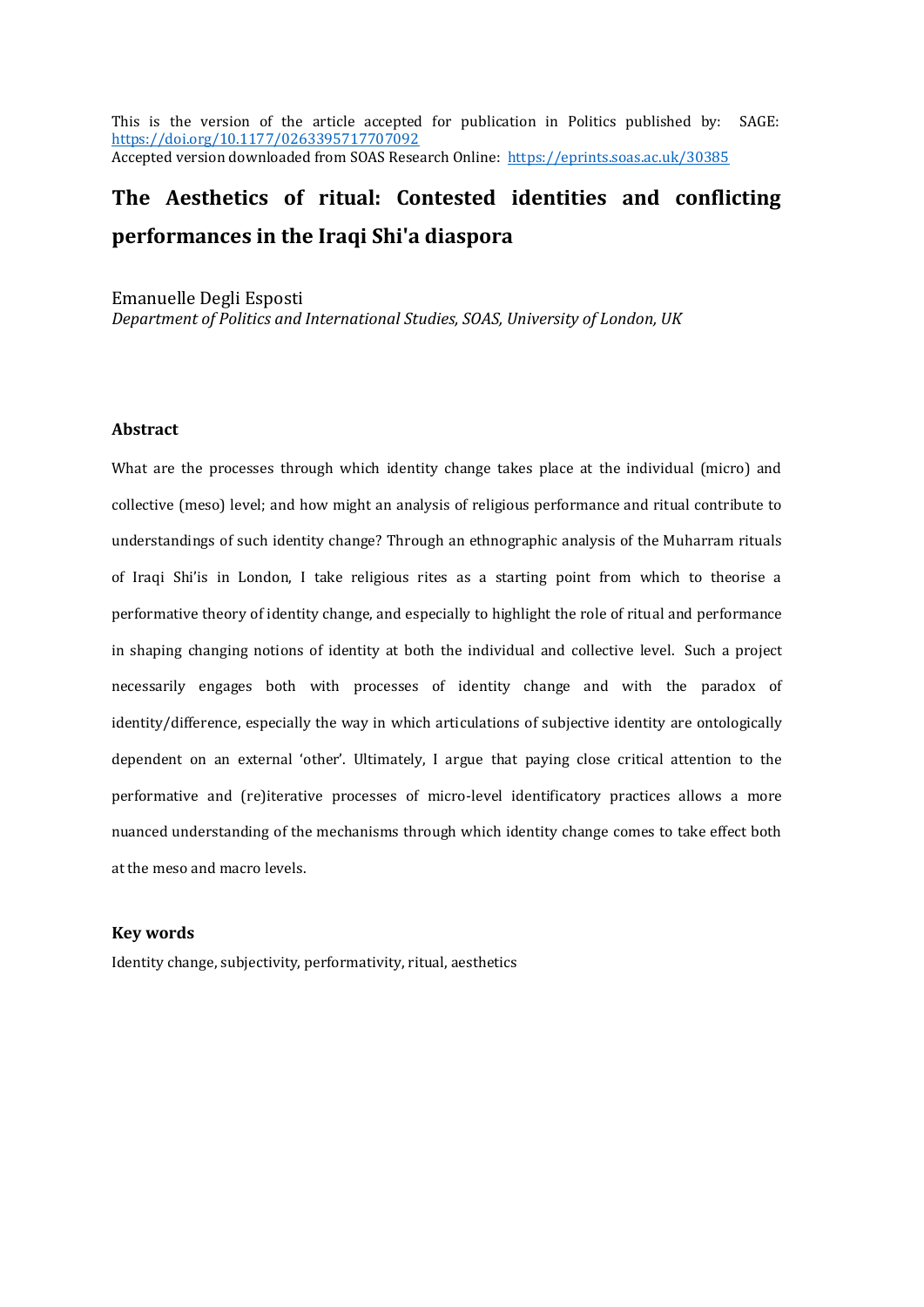[I]dentities are contingent constructs… fragile, multiple, and incomplete … they emerge through processes of *identification*

HOWARTH (2013: 272)

Iraqi Shi'ism is multifaceted and complex; it is religious cult, social boundary, political formation and source of ideas and knowledge.

JABR (2003: 13)

## **Introduction**

The shifting sands of individual and collective identity, a concept at once analytically problematic (Brubaker and Cooper, 2000) and yet one that evades critical deconstruction (Hall, 2000), represents the site of multiple and intersecting socio-political processes, as well as considerable scholarly argumentation and debate. While acknowledging the complexities and contours of current and ongoing debate in the study of identity, this paper seeks to combine an empirical preoccupation with performative identity and religious ritual with a methodological ethnographic sensitivity to everyday practices in order to understand how micro-level identity change may come to inform both meso- and macrolevel political processes. On a theoretical level, I argue that the foregrounding of micro-level practices facilitates a performative understanding of both identity construction and identity change that allows for the isolation of particular processes that contribute to changes at both the individual and collective level. In this way, the micro-level analysis outlined here can also be seen to speak to wider processes of identity change, especially when it comes to mobilising identities for political purposes. Such a project necessarily engages with the paradox of identity/difference that recurs throughout this special issue, especially the way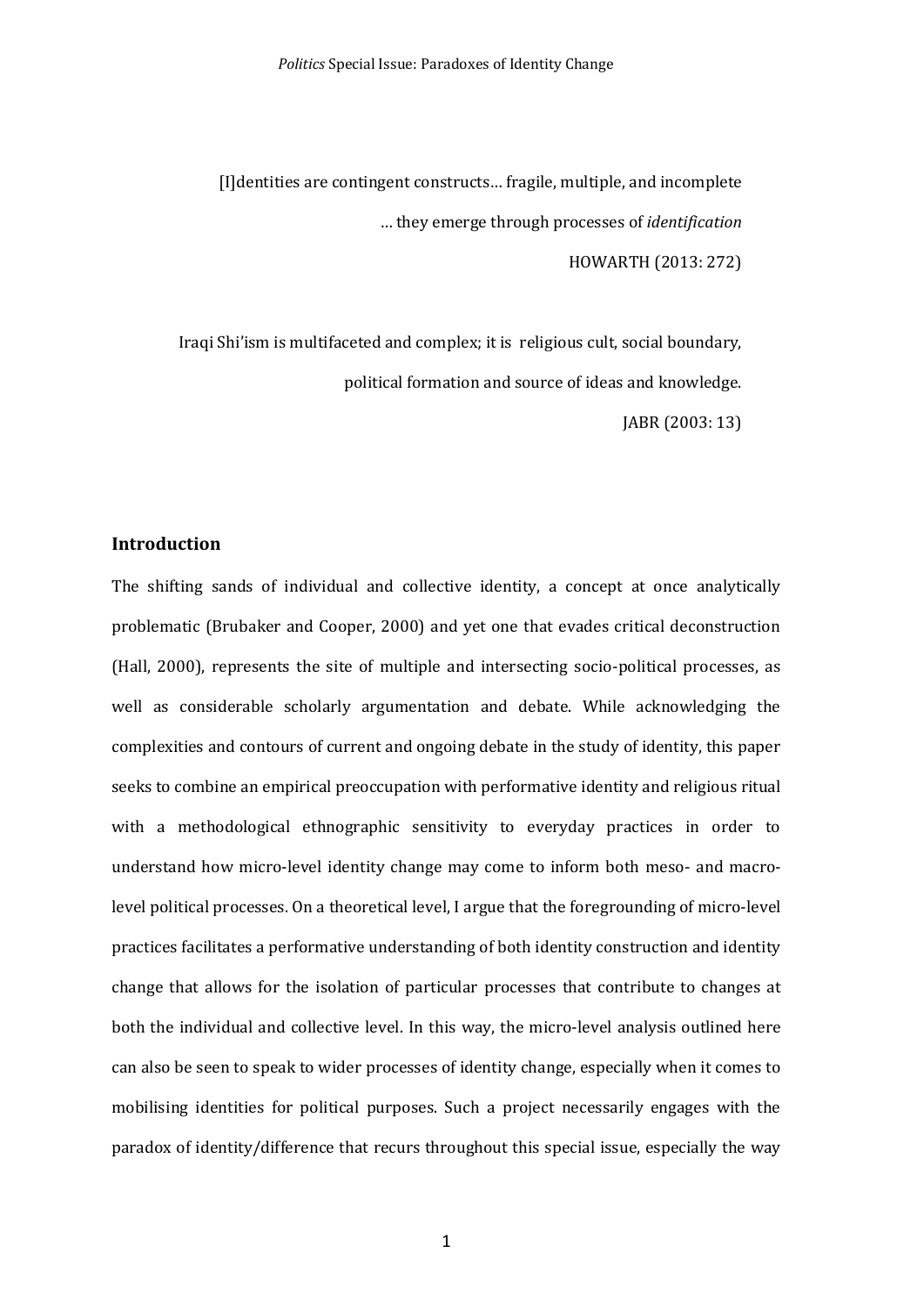in which subjective articulations of identity are always-already lacking as a result of their ontological dependence on an external 'other'. Moreover, by isolating the performative enactments of specific identity categories at the level of everyday practice, this paper seeks to trace theoretical and methodological lines in the sand when it comes to the study and analysis of identity change over time.

The empirical case study under scrutiny here is that of religiously devout Iraqi Shi'is in London, specifically the ways in which religious rituals of mourning and commemoration during the Islamic month of Muharram performatively constitute alternative articulations of Iraqi-Shi'a subjectivity in ways that interrogate both the identity categories of 'Iraqi' and 'Shi'a' and the relationship between them. Drawing on my ongoing doctoral research, the paper makes use of empirical data from more than two years of ethnographic fieldwork effected amongst practicing Iraqi Shi'is in London between March 2013 and December 2015, as well as a total of 29 semi-structured interviews and 50 informal interviews conducted during this period. Studying this group of individuals, who form part of a larger Iraqi Shi'a diaspora dispersed across the world, thus necessarily involves engaging with the literatures on migration, diaspora, and religion, and exploring how each of these factors in turn relates to processes of identity change.

## *Significance of case study*

According to the 2011 Census of Britain, there are an estimated 73,000 Iraqi-born individuals living in the UK, with the vast majority concentrated in London (Office for National Statistics, 2013). However, since this figure is neither up to date nor takes into account second or third-generation Iraqis born in Britain (not to mention those born in diaspora who later settled in the UK), it is safe to assume that the total number of diasporic Iraqis in the UK is much higher.ii The Iraqi community in the UK, like most diaspora populations, has been deeply implicated in the political and societal changes that have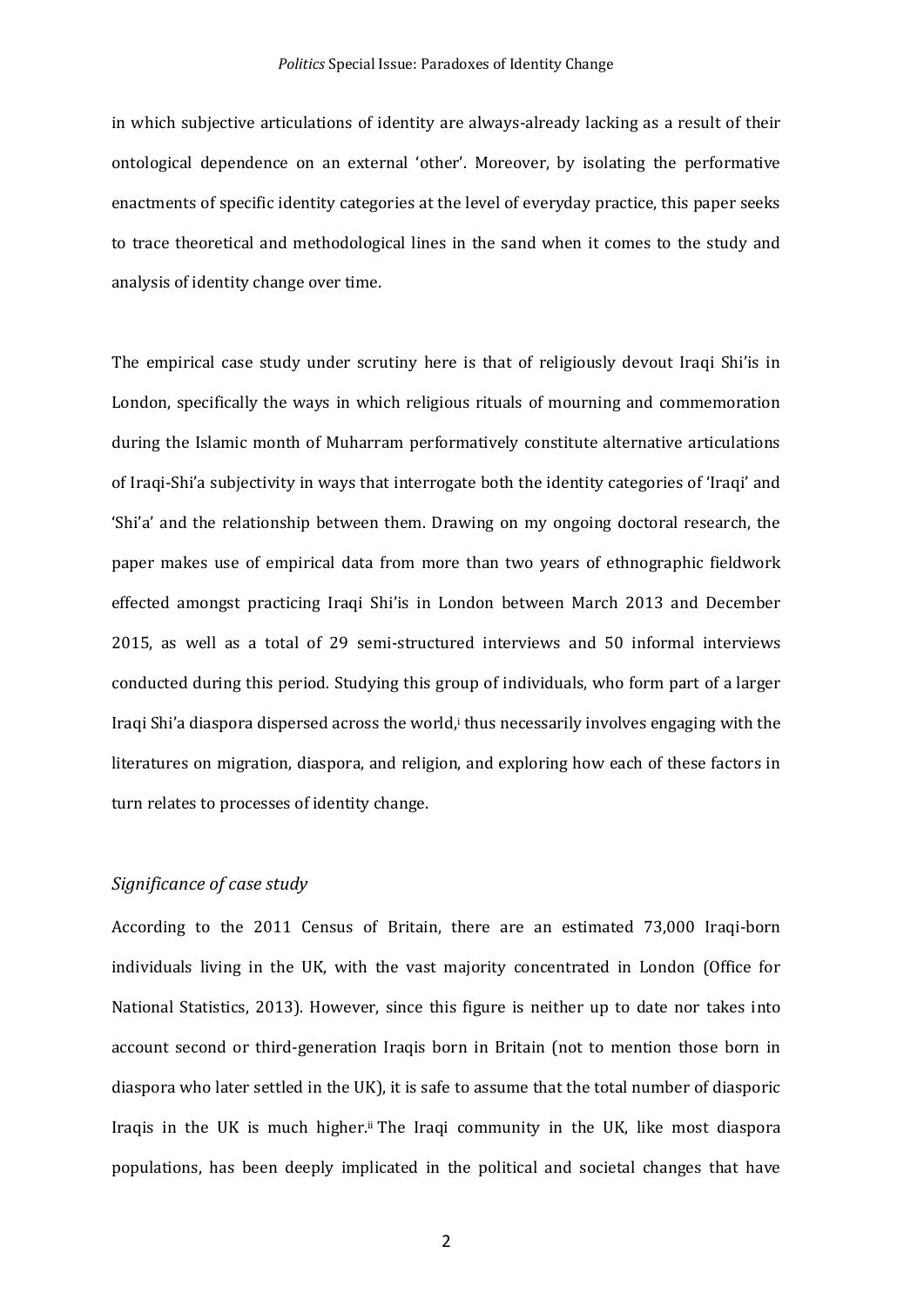shaped the Iraqi state from the mid  $20<sup>th</sup>$  to early  $21<sup>st</sup>$  century. Indeed, the most significant waves of Iraqi emigration over the last few decades have coincided with a number of key political events in Iraq itself; and different political conditions in the homeland have led to differences in the economic, political and sectarian demographics of the diaspora. By far the largest wave of Iraqi migration to the UK took place under the regime of Saddam Hussain from 1979-2003, and for this reason was mostly (but not exclusively) characterised by middle- and lower-class Iraqi Shi'is (whether practicing or secular), who currently make up the majority of the 15 percent of British Muslims who follow Shi'a Islam (Al-Ali, 2007; Al-Rasheed, 1991; Saleh, 2011; Spellman-Poots, 2012). In this sense, both the existence and make-up of the Iraqi diaspora has been intricately tied to the fate of Iraq itself, and the diaspora has historically been extremely influential in opposition politics, including in the 2003 US-led intervention that deposed Saddam Hussain and installed a Shi'a-led government based on sectarian quotas. Moreover, the demographic dominance of Iraqis amongst British Shi'is makes this community an ideal case study for exploring the intracommunal dynamics within British Islam, and in particular of scrutinising the ways in which micro-level identity practices may either fuel or mitigate existing sectarian and political tensions between different Islamic sects in the UK.

Despite the localised geographical focus of London, the transnational dimension of the Iraqi Shi'a diaspora – both through enduring links to Iraq itself and as a result of the role of the Shi'a clerical establishment in Iraq and the influence of the Islamic Republic of Iran – allows this study to speak to wider processes of identity change that echo across transnational borders. As Ogden (2008: 1) highlights, 'as the location for multiple seats of identity within and across national boundaries, the phenomenon of diaspora is intimately concerned with domestic politics and transnational relations'. At the empirical level, this paper seeks to understand how changes in diasporic identity may take place through performances of religious ritual; while on a methodological level I argue that an ethnographic lens can be a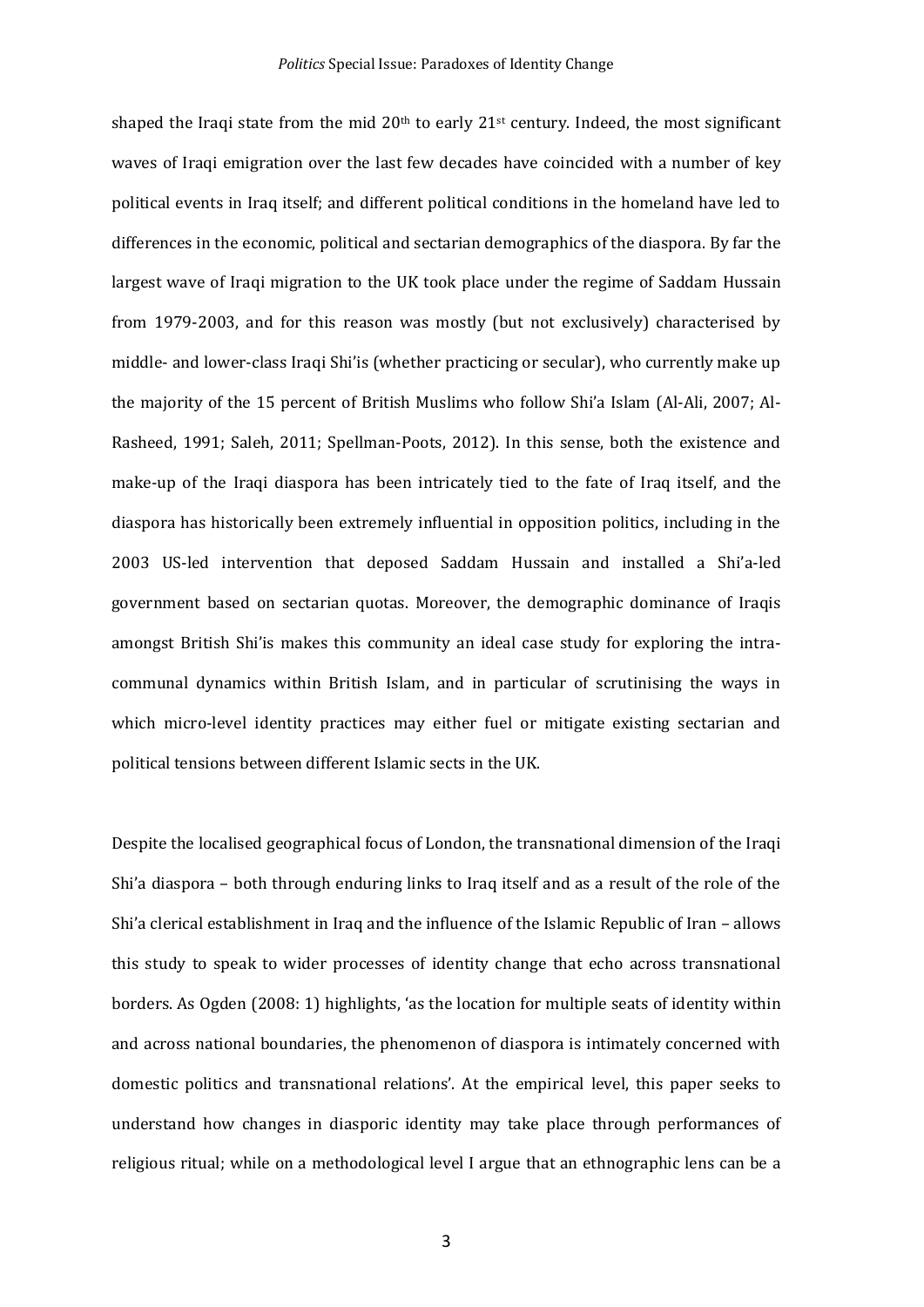useful way to highlight micro-level processes of identity change that come to inform mesolevel group identities and thus ultimately have the potential to produce new political realities at the macro level. In particular, I employ ethnographic methods to trace the ways in which changing understandings of both 'Iraqiness' and 'Shi'aness' across time and space have come to be embedded in discourses of sectarianism and minority rights that represent a shift away from Iraqi nationalist forms of belonging and towards political and social identities that are explicitly predicated on ethno-sectarian categories of Shi'a religiosity. Significantly, while my empirical conclusions are drawn from a single case study, the theoretical preoccupations that frame this analysis go far beyond this particular case, and rather speak to patterns and processes of (diasporic) identity change more broadly – especially when it comes to the (re)drawing and (re)articulation of in- and out-group boundaries through practices of identification and differentiations (i.e. through engaging with the paradox of identity/difference). In this sense, I draw on my empirical case of the Iraqi Shi'a diaspora in order to highlight the need for ethnographic studies of micro-level performative practices in order to understand the processes and mechanisms of identity change across both time and space in ways that impact both meso- and macro-level political processes.

#### *Studying processes of identity change*

The paper will begin by outlining my theoretical framework, which draws on elements of diaspora politics, critical IR theory and the literature on identity change to offer a conceptualisation of 'identity' that sees it less as an ontological category of being and more as *an active process of becoming* enacted through *practices of identification*. Central to such a framework is the concept of performativity, which is taken from the work of Judith Butler (1997, 2000, 2006, 2010) to refer to the way in which the identities articulated and enacted by individuals are in fact the *effect* and not the source of such performances. In this way, the theoretical foregrounding of micro-level performative practices allows for a methodological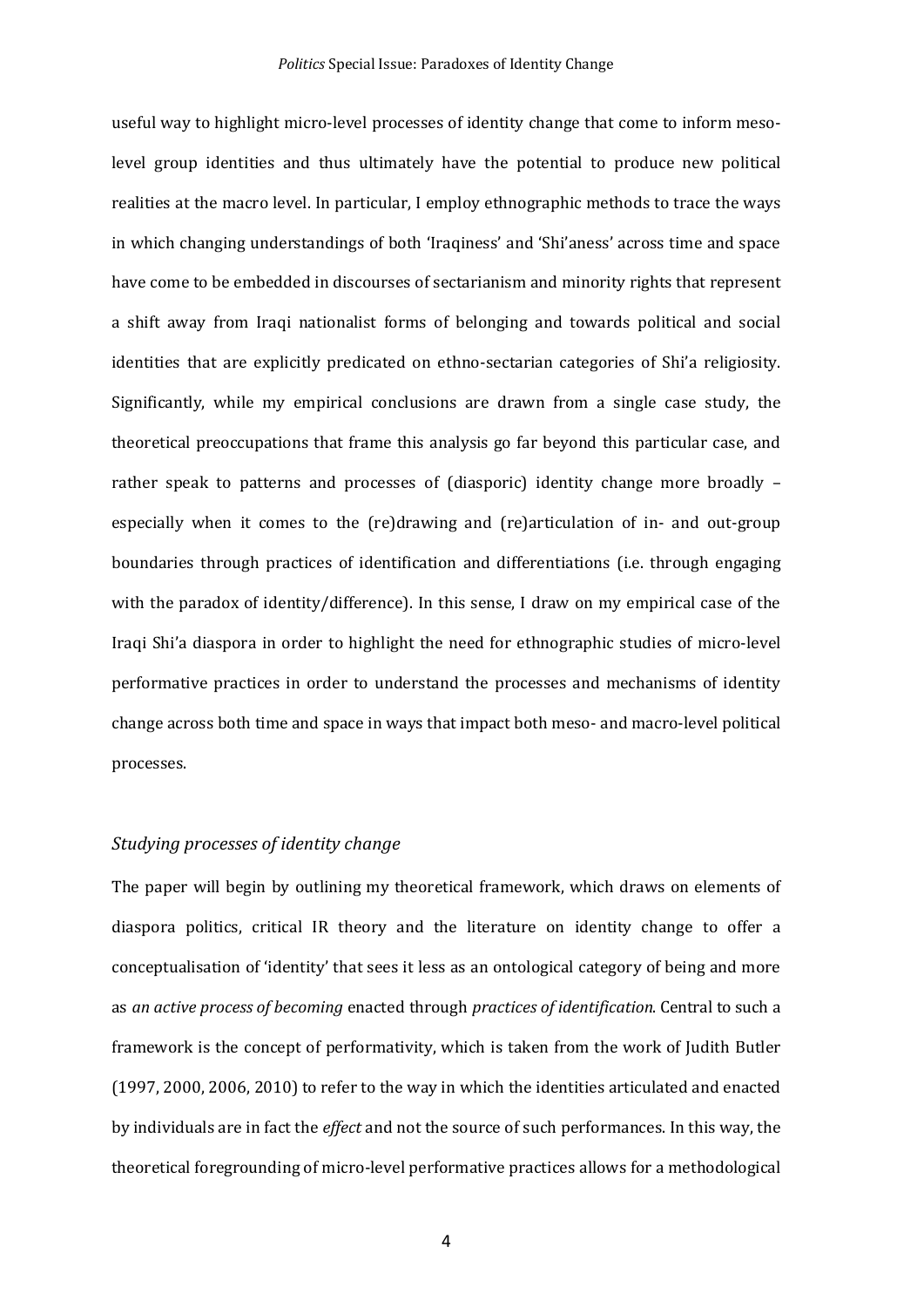focus on religious rituals as a way in which to analyse mechanisms of identity formation and change in the chosen case. Empirically, I draw out three performative practices that are implicated in reconstituting Iraqi Shi'a identity in the diasporic community in London and specifically in transforming this identity from a nationalist into a sectarian one. The first of these is the cultural and social conflict between first-generation Iraqi diasporans and the second-generation of British-born Iraqi Shi'is; the second is the political salience of the distinction drawn between Iraqi and Iranian Shi'ism; and the third is the foregrounding of victimhood and contemporary politics in the promotion of international 'Shi'a rights'. Each of these changes points towards an identity shift in which sectarian and religious forms of identity are taking precedence over nationalistic and community ones in both domestic and transnational contexts.

These micro-level changes, I argue, have significant implications at both the meso and macro levels, as epitomised by the recent rise of religious political parties and the sectarianisation of Iraqi diasporic and national politics, as well as rising sectarian tensions internationally (though a full discussion of such implications falls outside of the scope of the paper). Although my theoretical framework prioritises the fluid and sometimes conflicting processes of identity change, my empirical focus on the changing articulations of Iraqi-Shi'a identity in the diasporic context nevertheless seem to suggest that such identity performances are increasingly crystallising around specific claims that are themselves linked to contemporary alignment of power. In particular, the prioritisation of sectarian over national forms of identity by Iraqi Shi'is in London can be seen both as a product of the antagonistic politics of identity/difference currently being played out in and between numerous Middle Eastern states (Iraq being the prime example, but more recently including Syria, Yemen, Saudi Arabia, Iran, Egypt, Turkey, and Bahrain) and as a contributing factor in perpetuating sectarian violence in the Middle East and elsewhere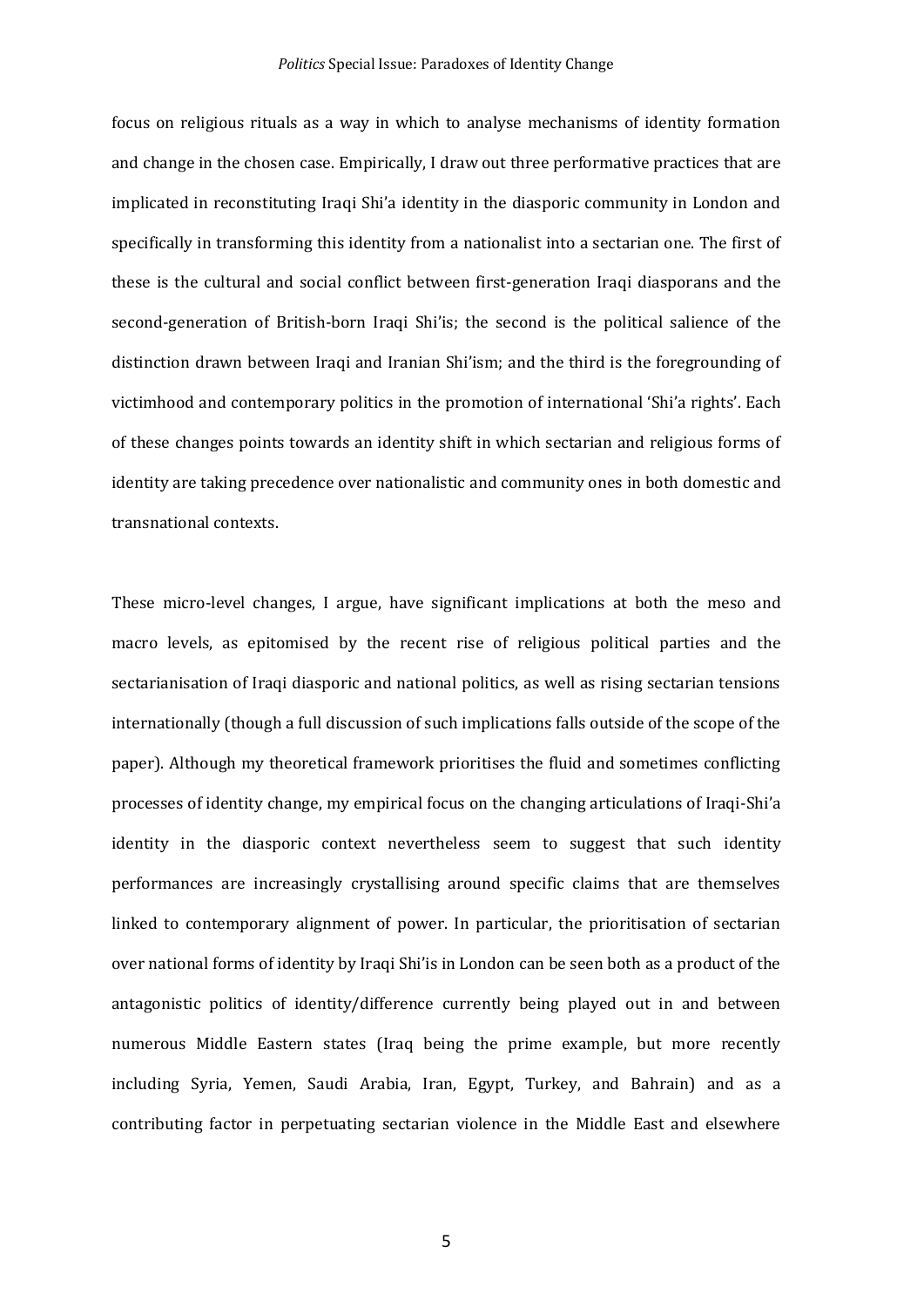through the mechanisms of transnational diaspora politics (Adamson, 2002, 2008; Brah, 1996; Koinova, 2009, 2011, 2013; Tölölyan, 1996; Werbner, 2002).

#### **Performing 'identity': Ethnography and the aesthetics of ritual**

Despite its centrality to both social and political life, the concept of 'identity' remains hotly contested and treacherous theoretical territory (for a more thorough discussion see Rumelili and Todd, this volume). Indeed, the proliferation of studies and discussions pertaining to identity in recent decades has provoked a critical backlash that has sought to interrogate and deconstruct the seemingly all-encompassing term of 'identity' and to question its relevance for political and social analysis (Brubaker and Cooper, 2000; Hall, 2000). For the purposes of this paper, I eschew ontological constructions of 'identity' as a property pertaining to individuals and/or groups and instead draw on the literature of critical IR theory and constructivism to foreground the micro-level articulations and performances of social and political 'identities'. In this sense, my theoretical shift away from an ontological to a processual understanding of identity thus precipitates an empirical focus on the micro-level practices of identification through which individuals and/or groups enact their belonging to various identity categories. It is for this reason that ethnographic methods are favoured for this analysis, since they prioritise the textural details of various 'social process of meaning-making' as embedded in different contexts (Soss, 2006: 139).

While ethnographic methods have historically been marginalised within mainstream political science, there has been a significant resurgence of such methods in recent decades,<sup>iii</sup> and it is my contention that cultivating an ethnographic sensitivity is especially useful in studies of identity and identity change as a result of the way it minimises the analytical difference between both micro- and macro-level identity categories and between researcher and research subject. As Müller (2008: 12) highlights: 'Ethnography is a particularly apt method for elucidating the context and practices of the situated production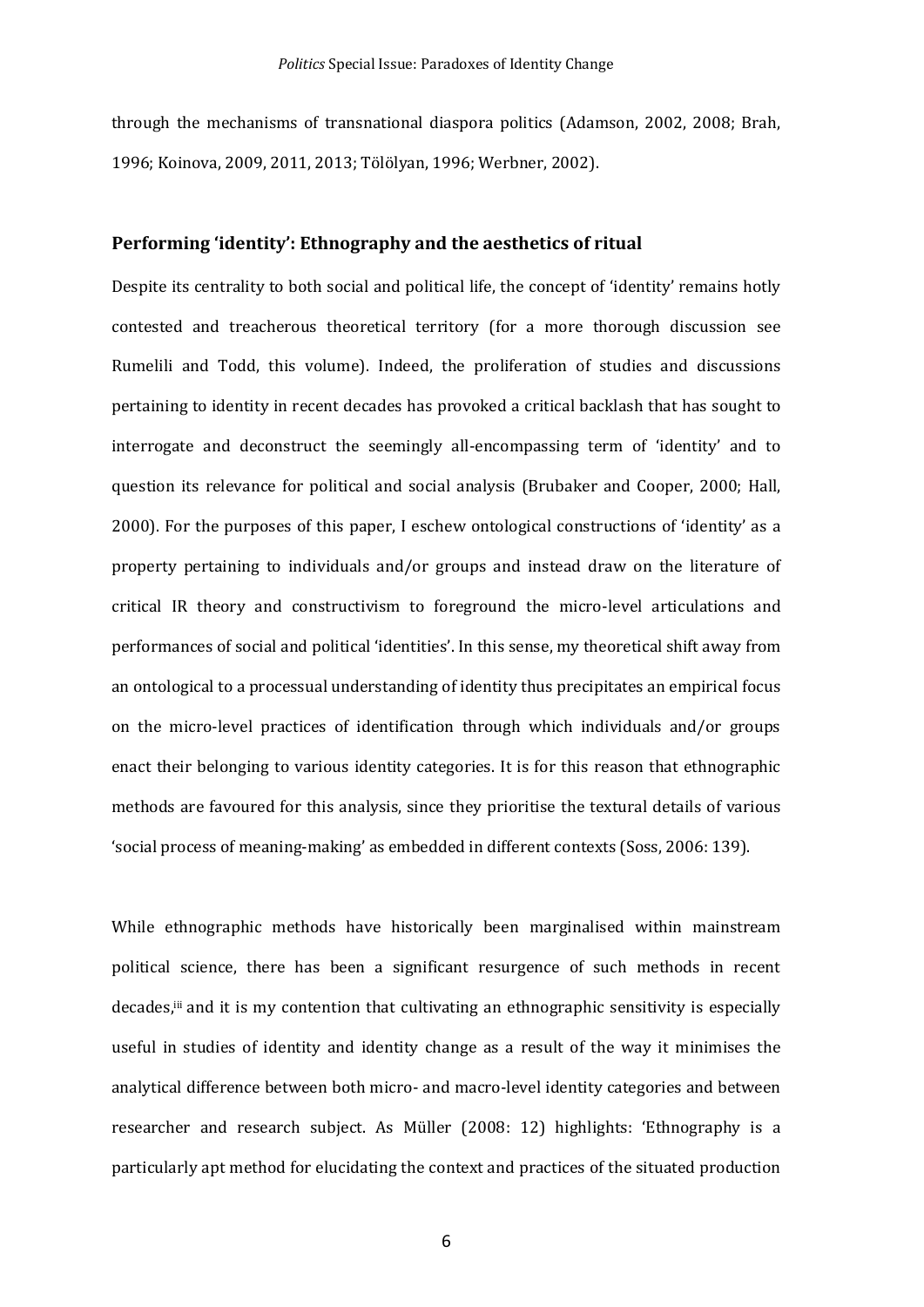of identities, due to the partial immersion of the researchers in the life-worlds of their subjects and the aim of understanding the social field in their emic categories.' For this reason, the ethnographic focus of this paper should be read as a theoretical and methodological preoccupation with the micro-level details of everyday life as translated into political and social practice.

This focus on micro-level practices and processes thus complements my overarching theoretical shift away from a concept of 'identity' as an ontological property and towards the practices of *identification* performed and articulated by the individual. 'Identification' can be understood here as the (always-already failed) attempt by the individual to project or subsume their subjectivity (the fullness of their interior life) into particular discursivelyconstructed subject positions, or 'identities' (Campbell, 1998; Doty, 2000; Epstein, 2008; Hansen, 2006; Smith, 2000; Zehfuss, 2001). This process of identification, however, is never complete, but constantly in flux; perpetually shifting and reiterating itself in a doomed attempt to paper over the silences and cracks inherent in every discursive construction (where 'discourse' is defined as the way in which power circulates and saturates social relations and lived experience). Since each realm of discursive hegemony is defined and bound by what lies outside it, its constitutive 'other' (Laclau and Mouffe, 2011), it is never fully whole or complete in and of itself since it is dependent on this other for its very existence. In this sense, identification 'is, then, a process of articulation, a suturing, an overdetermination... There is always 'too much' or 'too little' – an over-determination or a lack, but never a proper fit, a totality' (Hall, 2000: 17). Herein lies the paradox of identity/difference; in which the identity of the individual is predicated on the existence of a constitutive other to differentiate from the self, and yet the existence of this other simultaneously threatens to destabilise and undermine this identity in the first place. Thus any attempt by the individual to identify with an identity category is therefore equally incomplete and lacking; and thus precipitates a constant re-articulation and re-iteration: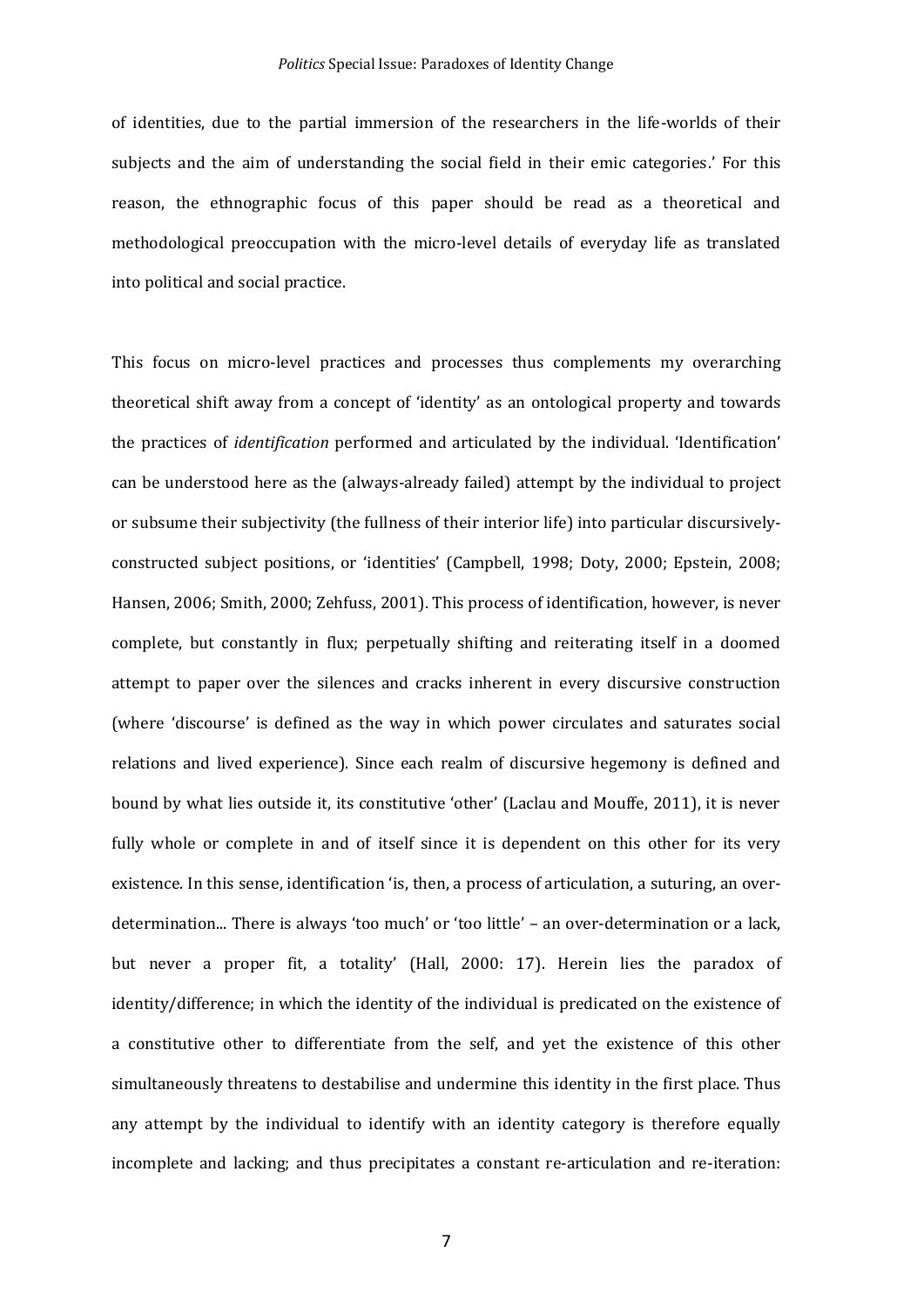#### *Politics* Special Issue: Paradoxes of Identity Change

'What we have then… is not identities but *identifications*, a series of failed identifications' (Stavrakakis 1999: 29, emphasis added). Significantly, however, it is precisely in these repeated and failed attempts at identification that the potential for identity change resides.

Such a conceptualisation of identity as the articulation and performance of identification by individuals, thus foregrounds the role of micro-level practices in the construction and consolidation of identity categories. It is here that the concept of the 'performative' – taken from the work of Judith Butler – proves useful in helping to foreground the active practices involved in identity construction and change, and to illuminate the ways in which ritual practices can be seen to be implicated in the mechanisms of such performative politics. In Butler's theory of performativity expressions of identity, although appearing naturalised, are actually the effects of social and political discourses that reinforce and crystallise the supposed 'identity' each time they are performed or articulated. Through this process, 'identity is performatively constituted by the very "expressions" that are said to be its results' (Butler, 2006: 34). Although Butler initially intended this theory to apply to the politics of gender and sexuality, her insights might be equally applied to the case study of the Iraqi Shi'a diaspora in order to underline the ways in which articulations of 'Shi'a' religious identity can be enacted through rituals of mourning and commemoration. As performa*tive* and perform*ed* social practices, religious rituals are equally invested in the politics of inclusion and exclusion inherent in any act of identification; 'any articulation of an identity… instates a definition that forecloses in advance the emergence of new identity concepts in and through politically engaged action' (Butler, 2006: 21). In this sense, performances of religious identity through ritualistic practices, such as those of mourning and commemoration associated with the Shi'a remembrance of the Battle of Karbala during the Islamic month of Muharram, can be seen to function performatively to construct and reify notions of 'Shi'a identity'.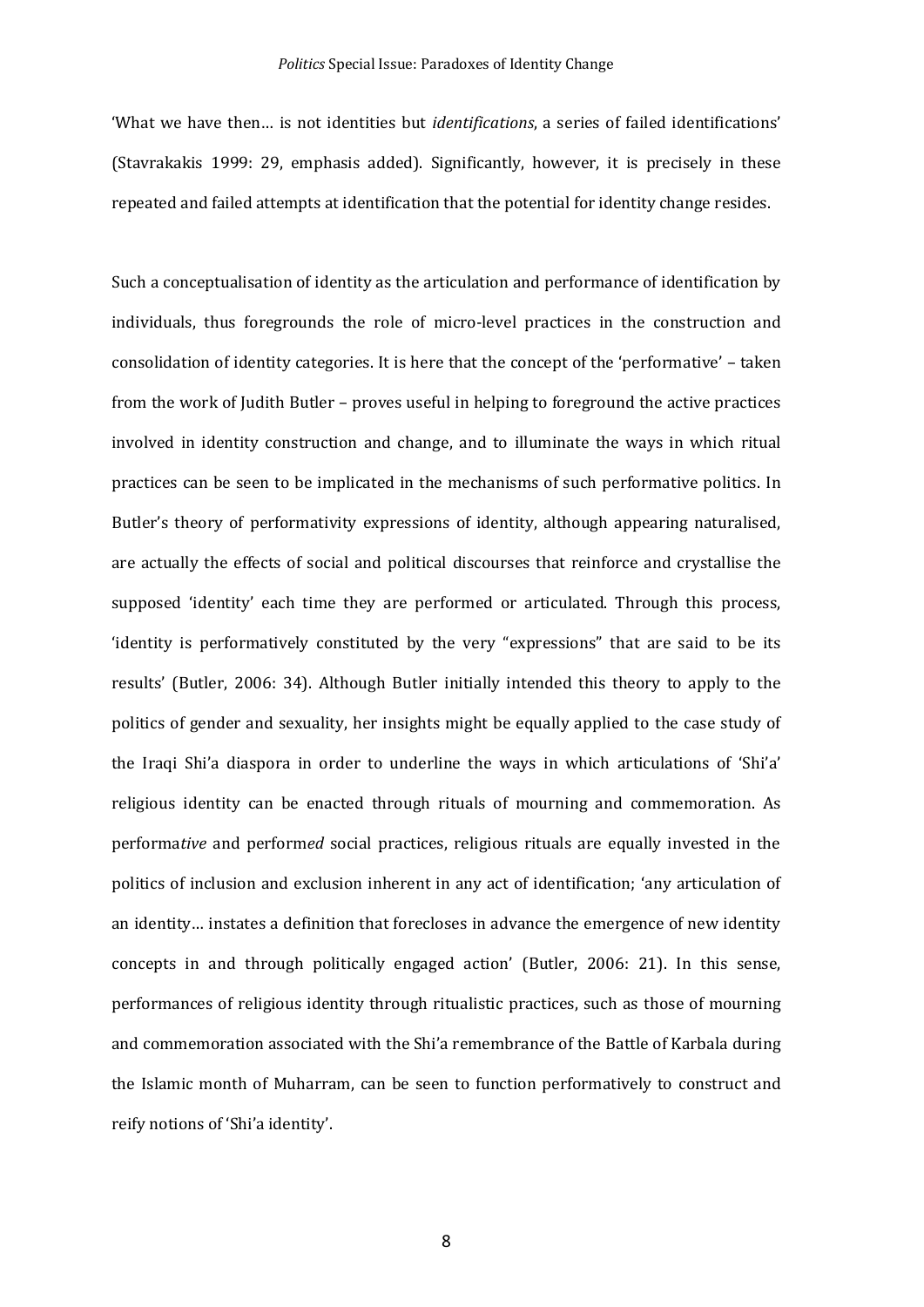In particular, the aesthetic and performative content of such rituals can be observed ethnographically with reference to contemporary political developments (especially the heightened sectarian tensions between Sunni and Shi'a Muslims in the Middle East and elsewhere) in order to reveal the ways in which religious performances contribute to the ongoing construction, negotiation and contestation of communal and individual identities. Ritual aesthetics, then, rather than being peripheral or insignificant to processes of identification, emerges as central to the production and (re)articulation of identities through the discursive constraints of religious convention. The channelling, moulding, and directing of bodies, minds, voices and sounds inherent in ritualistic performances all contribute to the construction of a collectively-articulated religious identity that is politically invested in the foreclosing of all other possible articulations. It is to the presentation of the 'Iraqi-Shi'a' self, articulated through religious rituals and embedded social practices, that I now turn.

## **Building a politico-religious community: Iraqi Shi'is in London**

As with any diaspora population, Iraqi Shi'is in London represent a diverse amalgam of individuals from a variety of socio-economic, class, regional, ideational, and generational backgrounds, and who may have come to the UK at different times and under very different circumstances. For the purposes of this study, I am focusing solely on religiously observant Iraqi Shi'is who left Iraq between the late 1970s and early 1990s, and the ensuing generational clash conflict between themselves and the second-generation of British-born Iraqi Shi'is.<sup>iv</sup> This period represents one of the most traumatic and tumultuous times for religious Shi'is in Iraq – spanning the rise to power of Saddam Hussain in 1979, the trauma of the Iran-Iraq war from 1980-88, and the brutal repression of Shi'a communities in the south following the 1991 Shi'a *intifada* ('uprising') – and resulted in the mass emigration of mostly lower-middle class and professional Iraqi Shi'is, many of whom fled due to their religious and political views or were forced out through mass expulsions on the grounds of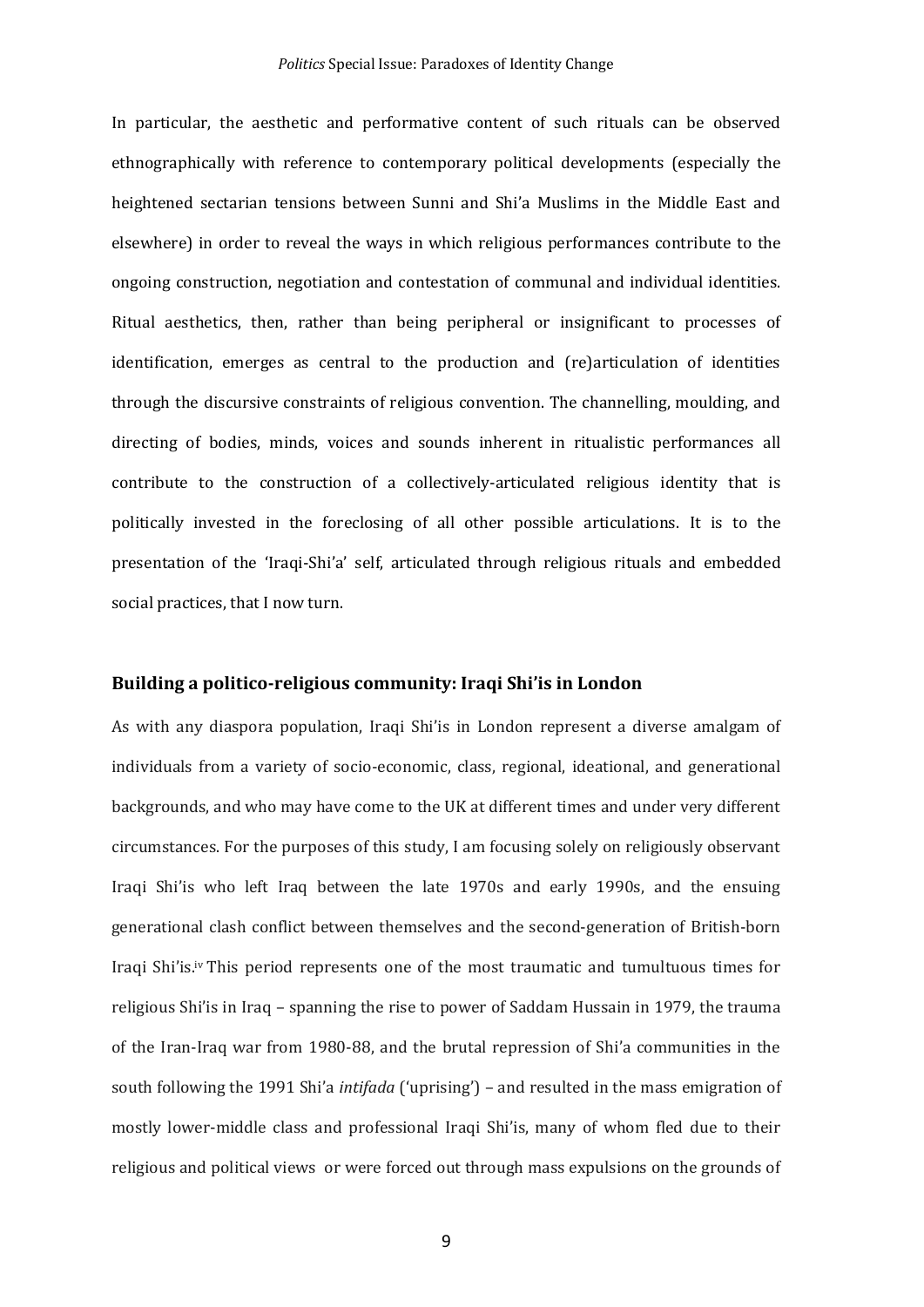being 'Iranian' <sup>v</sup> (members of opposition political parties were also actively persecuted during this period).

Although dispersed across the globe, with significant communities forming in the US, Sweden, Denmark and Germany, as well as neighbouring Arab countries, a large proportion of these Iraqi Shi'is found their way to the UK, the vast majority settling in London, where they established connections with existing Iraqi exiles and founded a variety of religious and civil society institutions and networks. These networks, and especially the Shi'a religious institutions known as *hussainiyat* (sing. *hussainiya*), provided exiled communities with a meeting place and social space within which to engage with other Iraqis and, significantly, to practice Shi'a religious ceremonies and rituals that had been banned in Ba'thist Iraq. As a result of such converging social and political factors, such Shi'a religious rituals in exile assumed a significant political dimension in the emancipatory articulation of a hitherto suppressed Shi'a religious identity (Flynn, 2013). In other words, the mediation of the exile experience through the religious institutions of the *hussainiyat* plausibly contributed to a diasporic identity that came to be intimately linked with Shi'a religiosity and political emancipation. Part of the resonance of this narrative, no doubt, was the revolutionary zeal bequeathed to Shi'a religiosity as a result of the Islamic Revolution in Iran, in which Shi'a religious practices, and specifically the mourning and commemoration rituals of 'Ashura and Muharram, served 'as a crucible for transforming meaning, subjectivities, and, ultimately, political power' (Hegland, 1998: 251).

In this sense, despite their often diverse backgrounds and religious and political differences, Iraqi Shi'is in London were able to come together through the articulation of religious practices that were themselves embedded in discourses of political power. Thus, 'from the outset, there [was] an emphasis on the political dimension on the [Iraqi Shi'a] community and its political expression as part of its particular identity' (Flynn, 2013: 3). Fundamental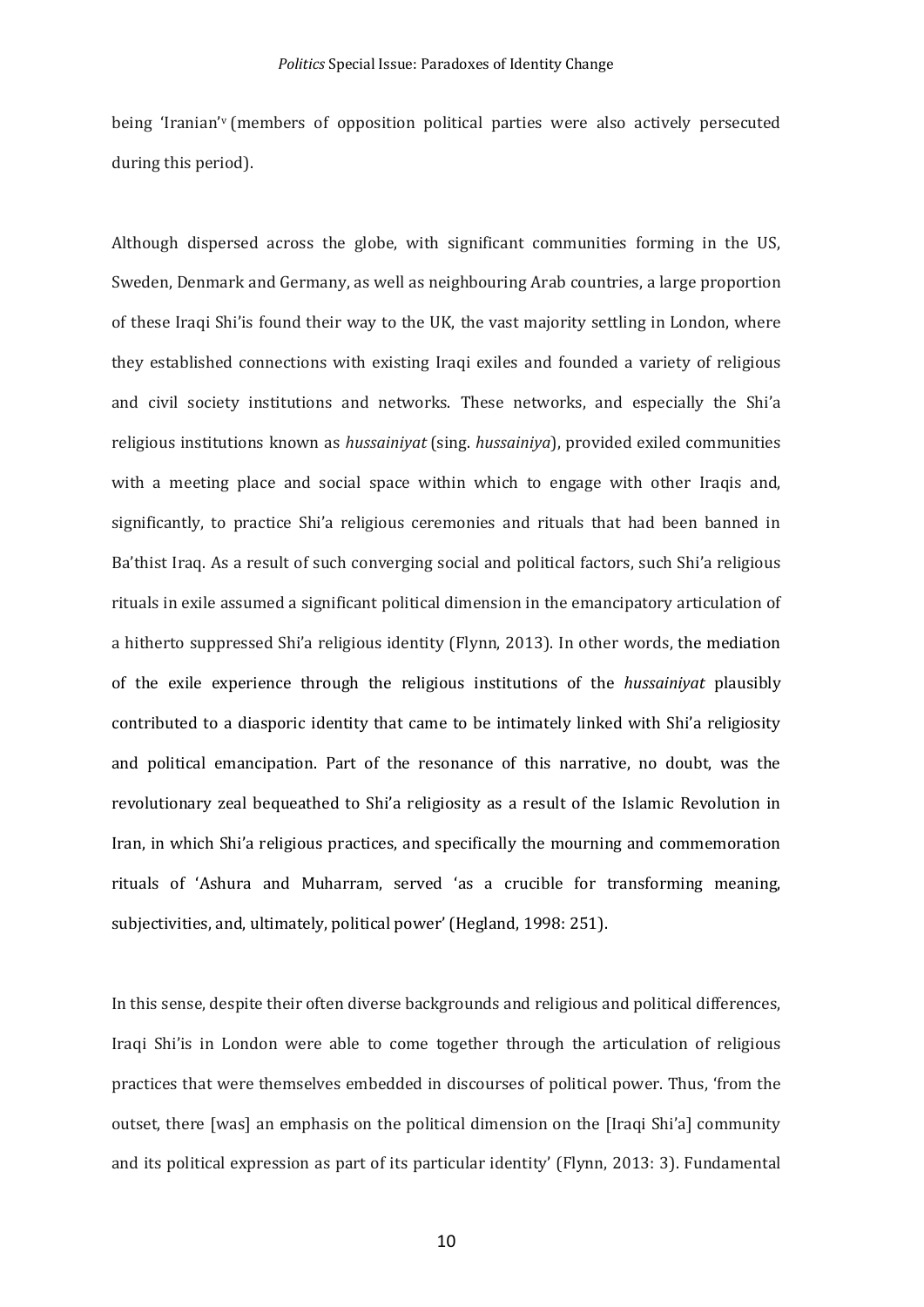to this was the politics of Shi'a religious ritual, and specifically the commemoration of the death of Imam Hussain on the battlefields of Karbala. This 'central trauma of Shi'ism' was thus gradually transformed through social and political practice into 'a nexus of emotive responses and political instincts' that contributed to the ongoing construction and articulation of a Shi'a political identity in exile (Dabashi, 2011: 86).

This is a necessarily brief overview of the role of religion in shaping the politics of Iraqi Shi'is in London, but has hopefully laid the groundwork for a more nuanced discussion and analysis of religious rituals of mourning and commemoration and their role in the (re)articulation and (re)iteration of a specifically 'Iraqi-Shi'a' identity in the context of the diasporic space.

## **The Karbala paradigm**

Shi'ism, as a minority branch of Islam, is at once a religious sect, a sociological positioning, and a political orientation. Although there is no single, unitary 'thing' that can be called 'Shi'ism', just as there is no single, monolithic community that can be called 'Shi'a', there are multiple convergences of religious, social and political narratives and ritualistic enactments that coalesce around the identity category constructed (but not wholly contained) by the word 'Shi'a'. The ideological split between Shi'a and Sunni Muslims originally occurred over a succession dispute following the death of the Prophet Muhammad in 632 AD. This initial rift deepened throughout the first 50 years of the Sunni caliphate and culminated in an uprising orchestrated by the Prophet's grandson, Hussain ibn Ali in 680 AD, which resulted in the massacre of his family and supporters just outside the city of Karbala in modern-day Iraq. Although doctrinal differences between Sunni and Shi'a Islam are not always apparent, and the two sects share many similarities when it comes to the everyday practice of Islam, Shi'a Muslims observe a number of different rituals than their Sunni co-religionists; most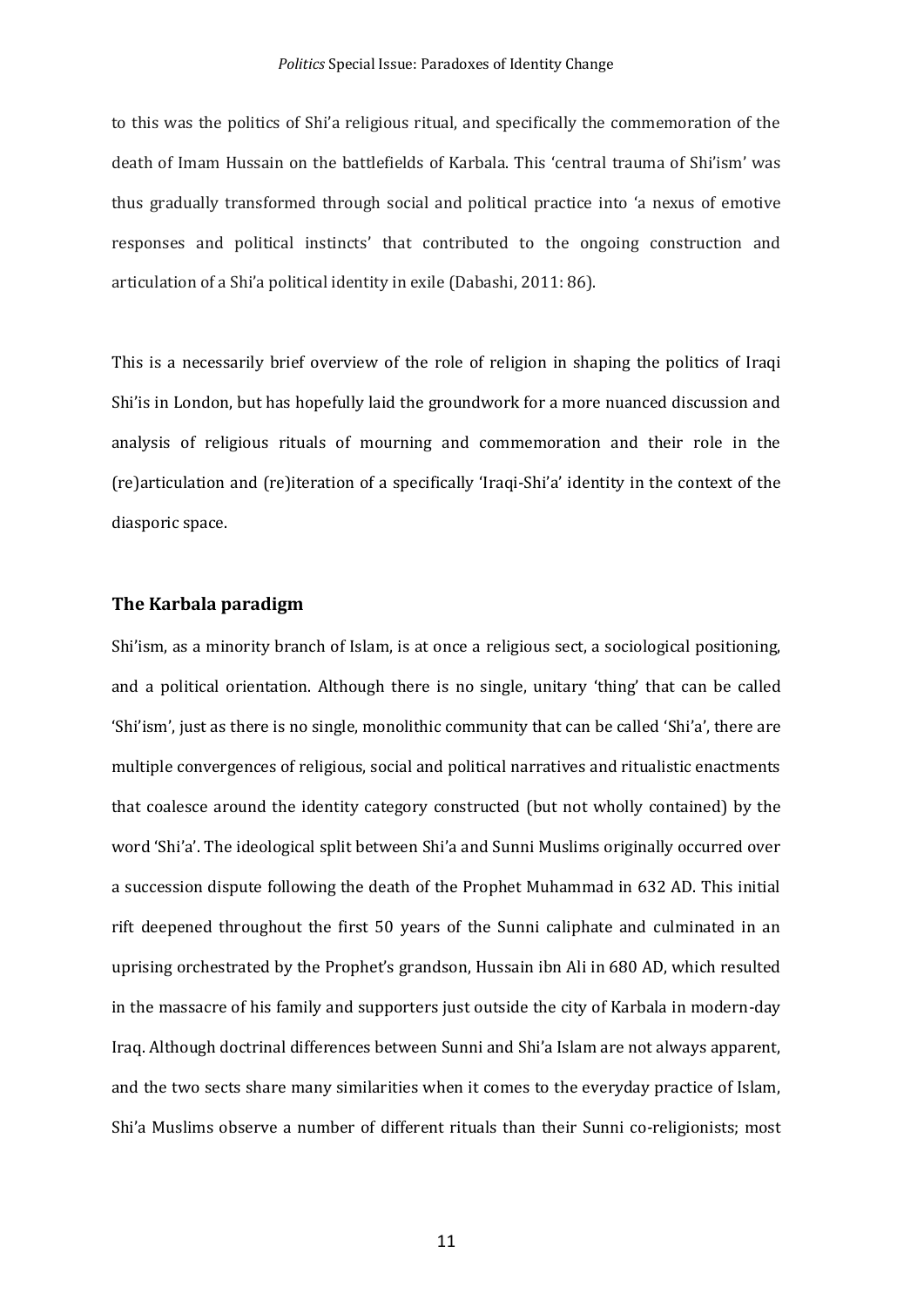notably their commemoration of the Battle of Karbala during 'Ashura and Arba'een, the tenth and fortieth days of the Islamic month of Muharram respectively.

The traumatic memory of the Battle of Karbala, with its political and theological repercussions for adherents of Shi'ism, thus 'generated the central Shi'a paradigm' (Hegland, 1998: 251), a moment of rupture around which many forms of Shi'a identification and ritual practice coalesce. Although for much of Shi'a history this narrative of trauma and suffering has occupied the realm of mythology and memory, during the latter half of the 20<sup>th</sup> century, and particularly as a result of the Iranian Islamic revolution, the 'Karbala paradigm' was 'transformed from an originary myth… into a mobilising narrative of political struggle and self-sacrifice' (Khalili, 2007: 29). Karbala, and the mnemonic and commemorative rituals associated with it, thus became central to the articulation and performance of a specifically *Shi'a* religious identity; an identity that was imbued with political status through its implication in contemporary power structures of political emancipation and revolution. In the diasporic space, such rituals and narratives of defiance and resilience held affective and emotive resonance for individuals and communities who found themselves exiled from their homelands and forced to rebuild their lives in a foreign land. For Iraqi Shi'is in particular, who had been unable to freely express their religious affiliation or to engage in such religious rituals and practices under the watchful eye of the Ba'th Party in Iraq, the Karbala paradigm took on new meaning as a ritualised politics of religious expression and emancipation through the suffering of exile and loss.

The 'Ashura narrative is the attempt to recover the dangerous memory of Karbala and apply it to the social, religious, and political context of Iraqi Shi'i communities… In the context of exile it becomes the narrative of loss, dislocation, emerging realities and new religious articulations. (Flynn, 2013: 226).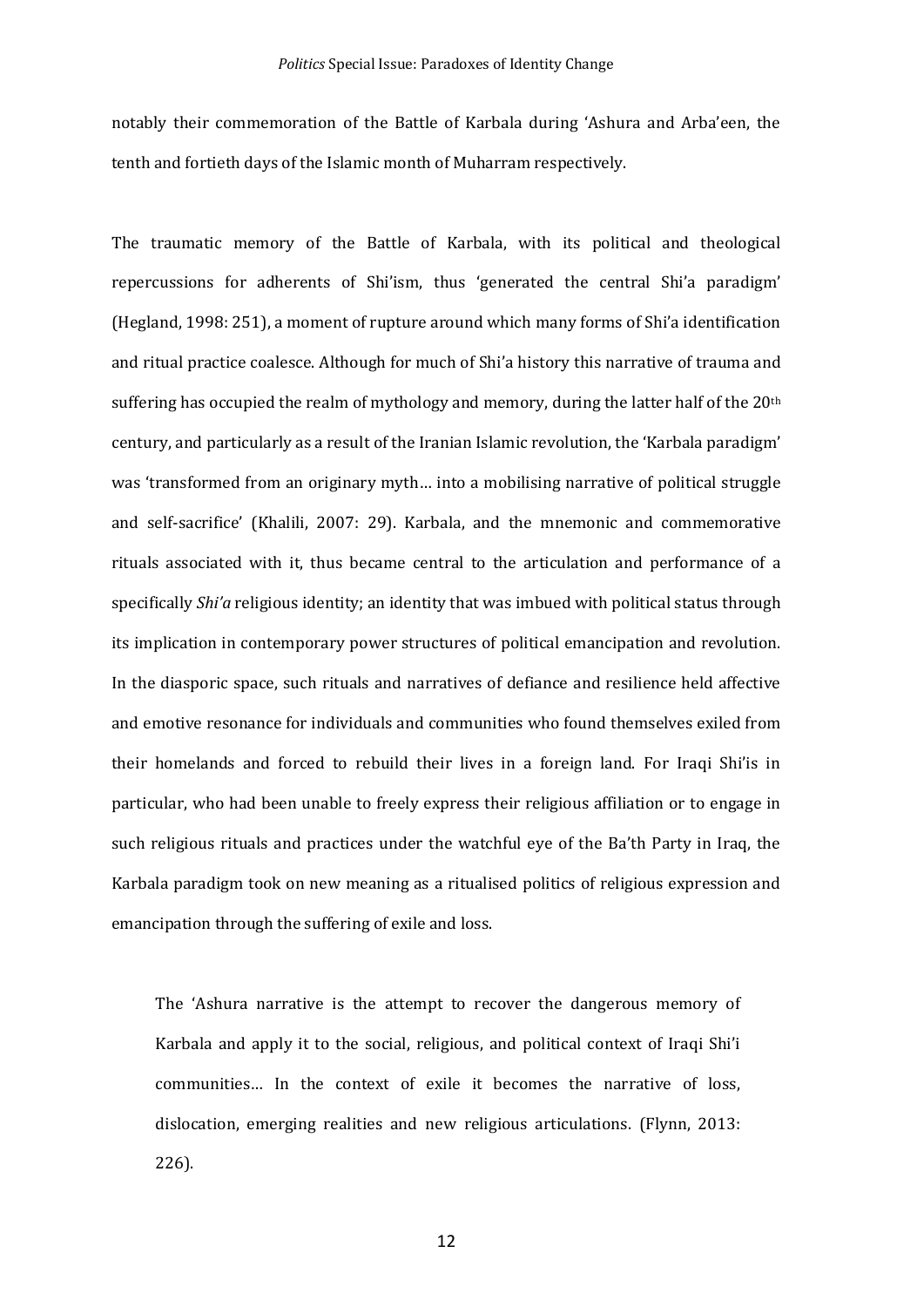For this reason, recording and analysing the religious rituals and practices associated with the commemoration of Karbala in exile is key to understanding the politics of performativity and identification as (re)articulated, (re)imagined and (re)iterated by Iraqi Shi'is in the diaspora, and particularly their implication in contemporary political structures. It is to this project that I now turn.

## **Mourning and commemoration: Performing Shi'ism**

In a dilapidated ex-warehouse in North London, corrugated iron walls and ceiling dripping with cold October rain, several hundred women have gathered, their black-shrouded shapes indistinguishable in the greenish gloom. The room is crowded and cramped, the odour of bodies, perfume, and food heavy in the air; the women's breath rising in damp tendrils of mist as they chant together the name of one man, repeated over and over in a rising undertone: 'Hussaaaaain, Hussain! Hussaaaaain, Hussain! Children run and skip amongst the huddled shapes, many of whom rock backwards and forwards, a high-pitched wailing emanating from their veiled figures. Some women hold their hands out in front of their faces, palms facing upwards, their lips moving in whispered supplications; others cry openly, tears streaming down their faces, the sound of their laboured breathing mingling with the chants, moans, and screams that fill the room and turn the air solid with sound.

The above vignette, which describes the women's section of a *majlis* (religious gathering, pl. *majalis*) held in Rasul Al-'Atham *hussainiya* on the ninth day of Muharram 2014, showcases some of the dominant aesthetic and performative registers of the Muharram commemorative rituals. Recalling the events now, and reading through my fieldnotes, the predominant images and impressions that come to mind are of dark rooms, sweaty bodies, rhythmical chanting, high-pitched wailing, chest-beating, lyrical singing, and of black cloth (the colour of mourning and death) covering everything from walls, floors, ceilings and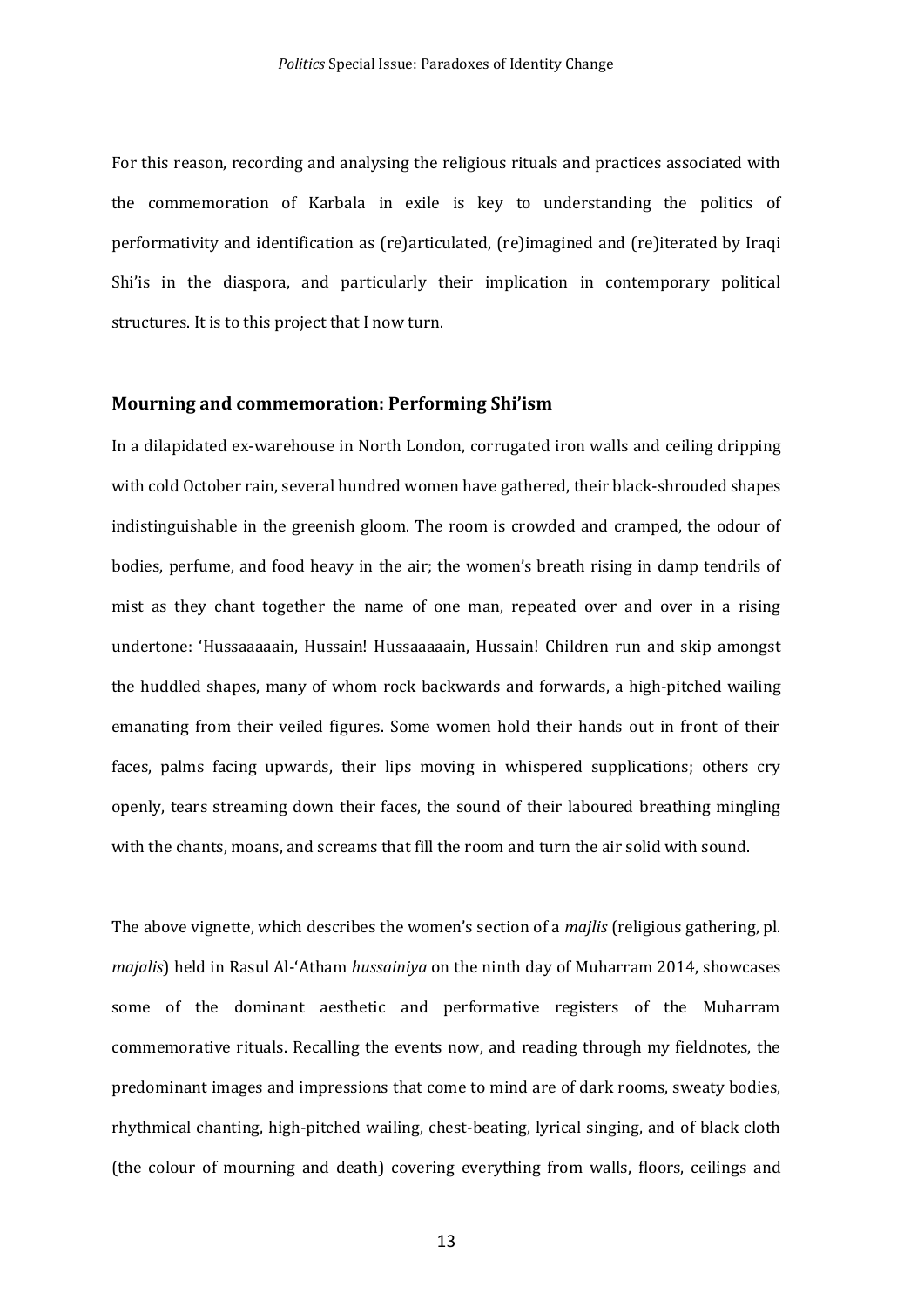human bodies; blackness upon blackness. Along with such sombre memories, are those of community bonding and solidarity; eating and distributing food, laughing and exchanging gossip, debating and arguing, and offering a shoulder to cry on. Such snapshots illuminate the profoundly social nature of Muharram rituals, a period of time in which people of all backgrounds and classes come together to engage in a collective expression of grief and religious feeling. Such rituals, embedded as they are in the somatic register of corporal movement – supplication, beating, praying, swaying, marching, hitting, etc. – are *performative*; they simultaneously enact the articulation of Shi'a religiosity at the same time as they create and identify with the meaning of that performance as an articulation of 'Shi'a identity'. Each enactment of the Muharram ritual is thus part of an ongoing process of identification that establishes what it means to be 'Shi'a' at the particular temporal juncture in which it is performed.

#### *Generational differences and the transmission of Shi'a identity*

The inscription of Shi'a religious identity through bodily performances is especially evident in the emphasis placed on physicality during the 'Ashura rituals, as manifested in practices such as crying, the wearing of black, and stylised forms of self-flagellation. These practices are mostly performed in the pre-scripted social setting of the *majalis*, and are regulated and enforced both by top-down directives imposed by scholarly authority and by informal policing by individuals and collectives within the *majlis* setting. In order to demonstrate their belonging to this unified 'Shi'ism', it is necessary for the individual to engage and participate in certain stylised practices of religious ritual, the reiterations of which serve to performatively constitute the meaning of the Shi'a identity they claim to represent. These rituals are transferred and learned in collective settings through repetition and mimesis. Take the following example, depicting a women's-only *majlis* on the eighth day of 'Ashura 2014.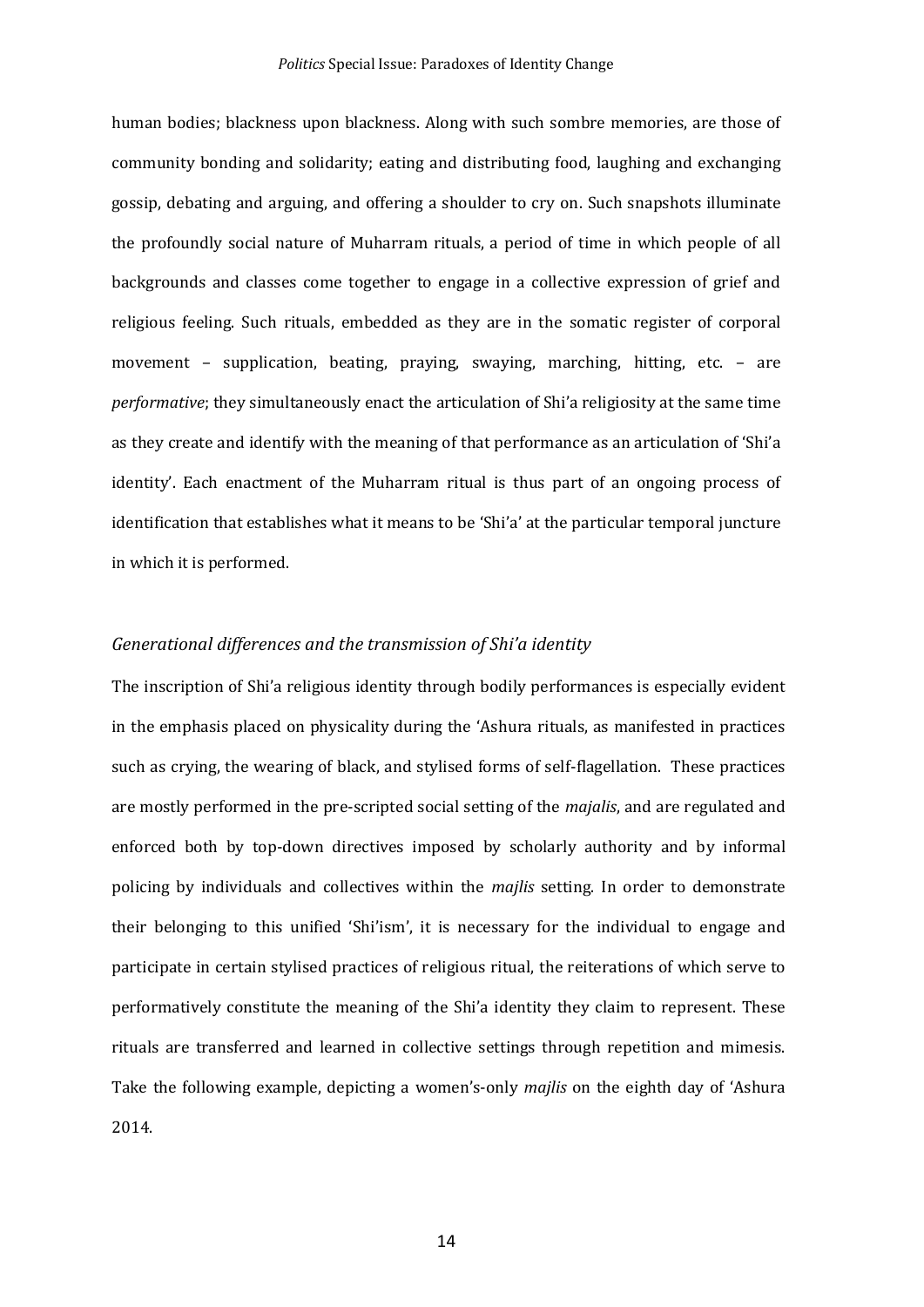Several women came forward to form a large circle, sitting back on their haunches as they thumped their right hand flat onto their chests to the beat, some of them singing along to the lyrics. The *latmiyya* [religious chant] reached a slightly faster section, and the women in the circle all rose as one to their knees and began hitting their foreheads with both hands in time to the music, creating a dull slapping sound over the thumping coming from those around the room still hitting their chests… A young woman, who I guessed was in her early twenties, was sitting with her back to me with a little girl in her lap. The girl must have been about two or three, her thick hair tied in two bunches either side of her head. She was dressed in a black tutu, black opaque tights with white spots and a long-sleeved black top with '*Ya Hussain*' inscribed on it in large white Arabic letters. The young woman held the little girl's hands in her own and began moving them to emulate the older women, making it look as if the little girl was hitting herself in time to the music along with the others.

(Author fieldnotes from *majlis* held at Holland Park Mosque, 31 October 2014)

Here, we see the young woman replicating the stylised movements of Shi'a religious practice using the body of the little girl; simultaneously teaching the child how to perform this form of ritual and marking out her body as recognisably *Shi'a* (the girl's clothes, too, serve to mark her as belonging to a specifically Shi'a aesthetic register at the same time as they mark her out as belonging to Western modes of dress and fashion). In this sense, the young woman is using the little girl to both assert and (re)negotiate what it means to be Shi'a within the context of diasporic London. Another example of such attempts to (re)negotiate and (re)articulate religious forms of identification through ritual performance can be seen in an altercation I witnessed between an older Iraqi lady and a younger, Britishborn girl (referred to here as 'K') who was volunteering at the *hussainiya* where the *majlis* was being held on the tenth night of 'Ashura 2014: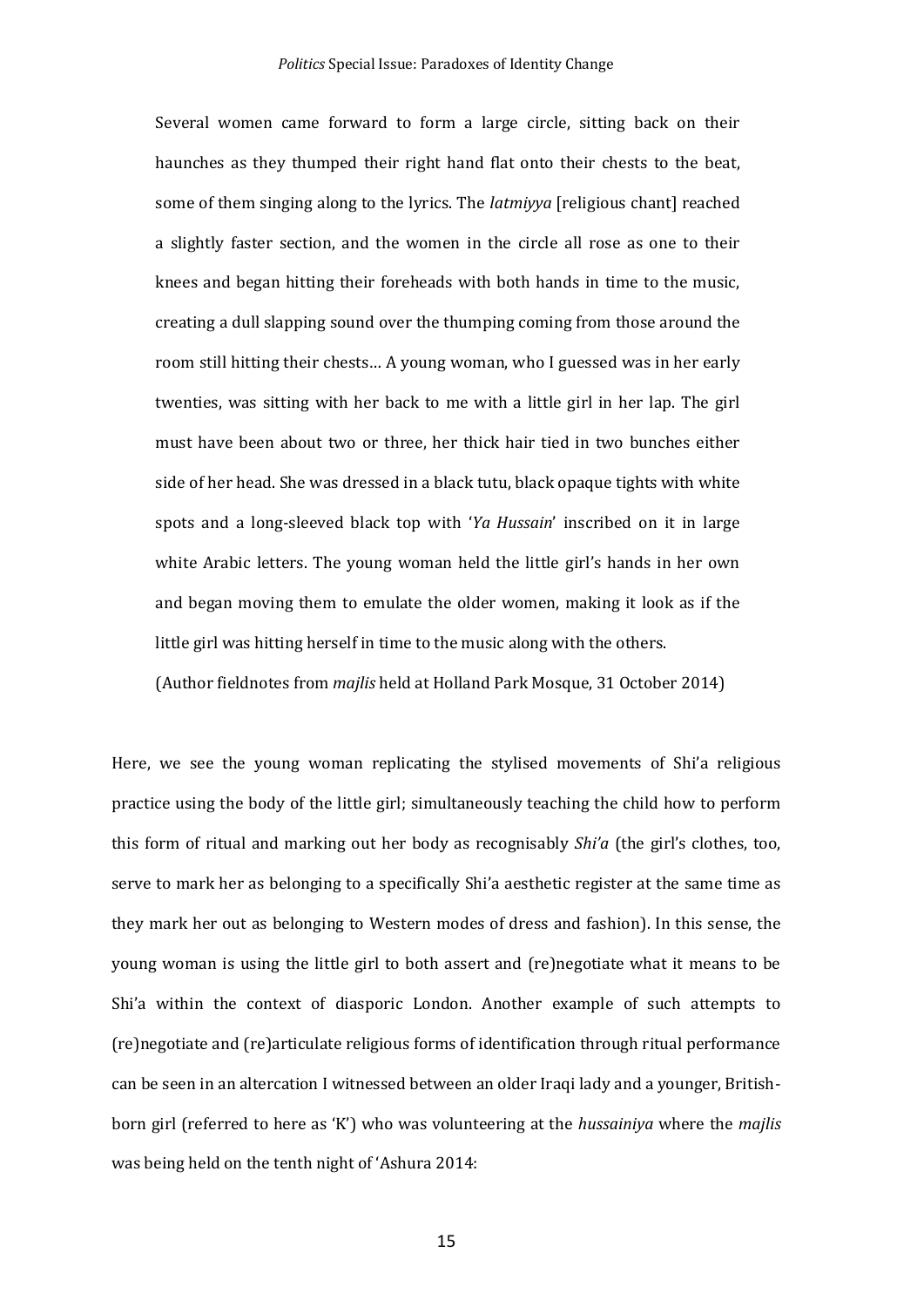A group of women had formed a large circle that took up almost the entire room, and all of them had removed their *hijabs* and were flicking their hair over their heads and slapping their foreheads in time to the *latmiyya*… Outside, a steady stream of women was trickling down the stairs and out the door, where K was handing out boxes of food and cups of warm milk infused with spices. A woman came down the stairs with a number of children in tow and began talking loudly at K in Iraqi, her hands gesticulating wildly. She spoke very fast, and I could only make out that she was evidently annoyed about something, and kept repeating that 'it's not right', that 'there's no respect' and that 'Ashura is for children'. After she had left, I asked a flustered K what the woman was angry about and she explained that some of the children were upset because the older women had monopolised the space with their hair flicking, and that some of them had even pushed the younger ones out of the way.

(Extract from author's fieldnotes, 3 November 2015)

Here, the older woman is criticising the other women for breaching what she considers a fundamental social convention of the 'Ashura ritual (that it is predominately 'for children'; a mode of religious expression and enjoyment that serves almost as an initiation rite into the Shi'a community), while those women evidently and contradictorily saw themselves as embodying piety and religious observance (I later spoke to one of the women who told me she considered the ritual 'very spiritual'). As well as representing an opportunity for individuals to express their religious adherence and 'Shi'aness', then, Muharram and 'Ashura also constitute a moment of social negotiation, when individuals are able to affirm or contest their place in the social hierarchy through the enactment of religious ritual. In particular, the clash between the older and younger women here is reflective of patterns of generational conflict I have observed throughout my fieldwork, especially when it comes to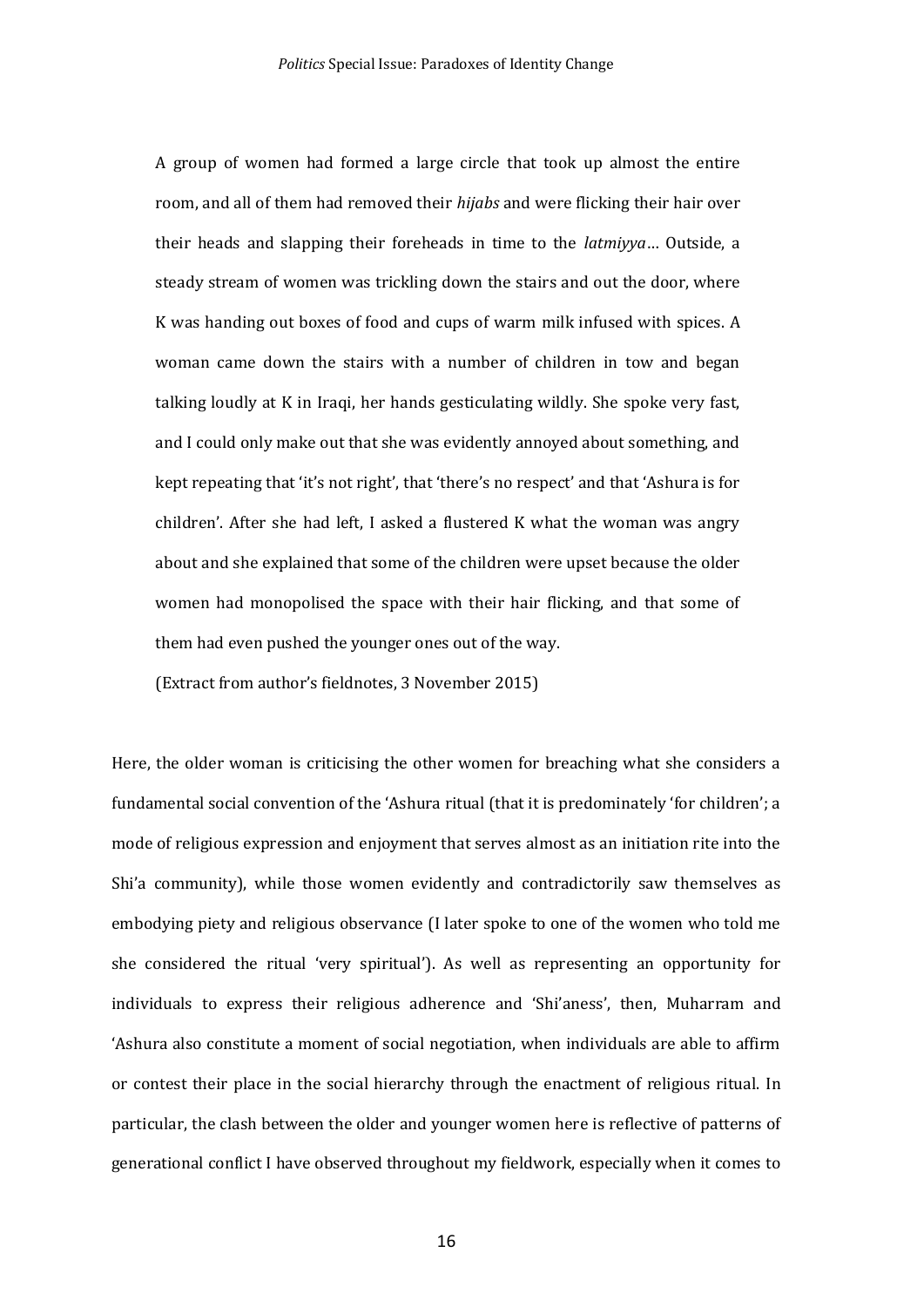the 'correct' way to perform or enact Shi'a religious rituals (as one first-generation Iraqi man noted ruefully: 'traditionally, Shi'a Islam was about being a good Muslim and getting on with people; whereas now [with the younger generation] it's about being *seen* as being Shi'a, as making yourself out to be different').<sup>vi</sup>

## *Identity/difference: Iraqi Shi'ism and the Iranian 'other'*

Through such snapshots, it is possible to build an understanding of the mourning and commemorative rituals of Muharram that sees them as individual and collective performances of belonging and identification, articulated on the continually shifting ground of social convention and political reality and that strive to create a cohesive category of Shi'a identity at the same time as they contest and interrogate the notion of 'Shi'aness' itself. Part of this identification process can be read in the explicit orientations towards 'Iraqiness' articulated by many of my informants. Although Muharram *majalis* in London are attended by Shi'is from a variety of different ethnic and national backgrounds, the vast majority are of either Iraqi or Iranian origin, with a significant minority from the Indian subcontinent and other Arab countries. Indeed, of all the *hussainiyat* I attended, three of the five were established and run by Iraqis, while the remaining two were Iranian-run centres. It is this distinction between Iraqi and Iranian Shi'ism, I argue, that has contributed to a form of diasporic identity specifically tinged with elements of Iraqi nationalism.

As a result of the long history of cross-fertilisation between Iraq and Iran, national and ethnic differences between religiously observant Iraqi and Iranian Shi'is in the diaspora are not always immediately recognisable, and there is much overlap between the two communitiesvii (indeed, many Iraqi Shi'is who fled Iraq due to persecution spent a considerable amount of time in Iran, and a large proportion are fluent in Farsi as well as Arabic – though the converse is much less common). Nevertheless, almost without exception, every Iraqi I spoke to articulated some kind of affinity to what they deemed to be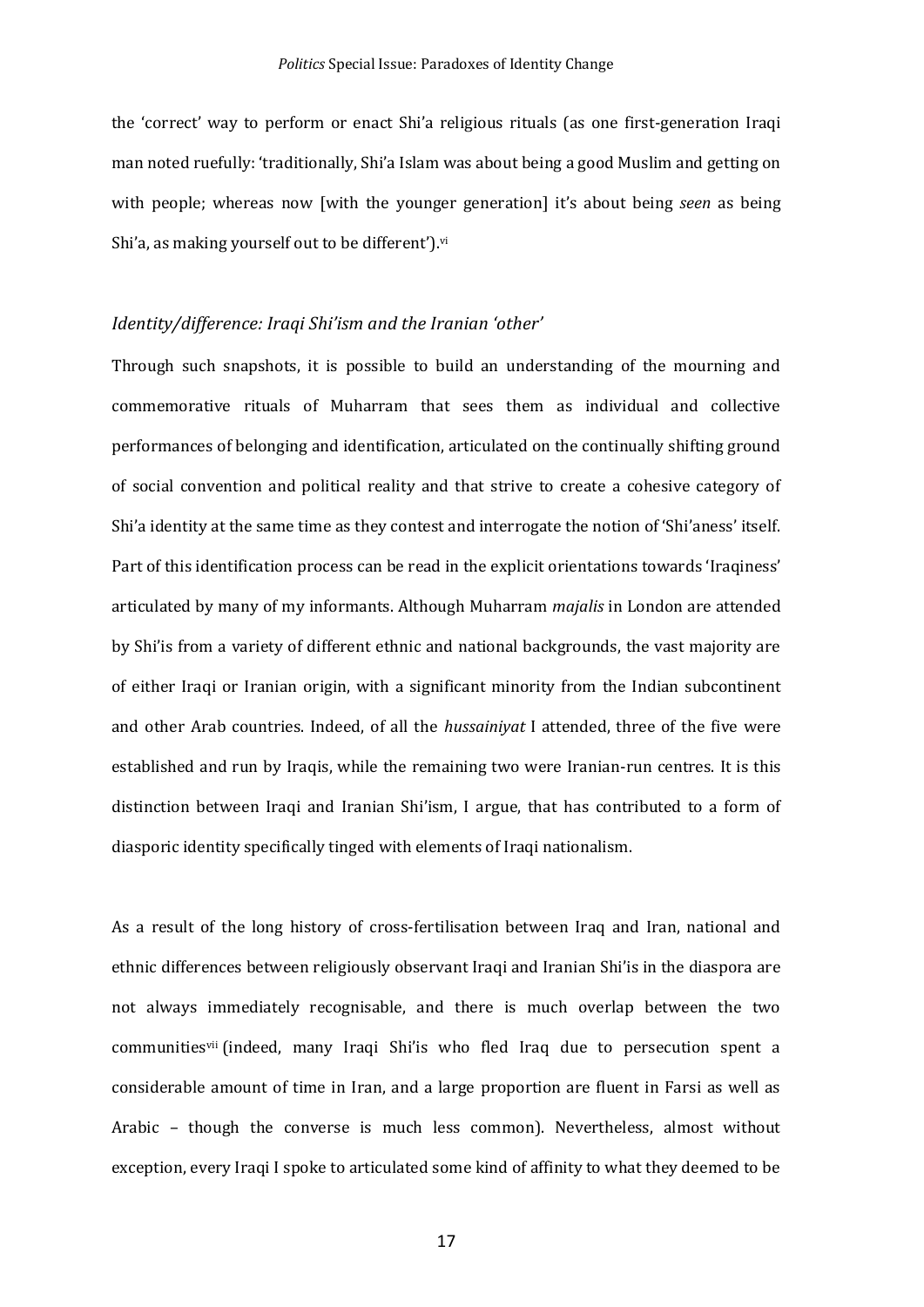'Iraqi' national or religious traditions. For example, when invited to attend the women's only gathering in Holland Park Mosque (the oldest Shi'a mosque in London and run by Iranians), I was told that I should come because it was a 'proper traditional Iraqi *majlis*', despite the fact that when I arrived, I found a large proportion of the women there to be Iranian. Another contested practice was a particular style of 'reading' the *latmiyya*, which involved the repetitive intonation of the name 'Hussain' in a manner that I described in my fieldnotes as 'creating a kind of gulping sound'. The same young lady involved in the altercation with the older woman regarding hair flicking, K, grimaced when she heard it and told me that 'that's a really Iranian way of doing it. I don't like it personally, I think it sounds like beat-boxing'. Similarly, when it came to the food given out at the end of each *majlis*, I constantly encountered narratives and disputes regarding the alleged 'Iraqi' or 'Iranian' origin of the dishes being served. In one instance, I was told by an older Iraqi lady that the *qeema* (a type of meat and lentil stew) being handed out in one of the *hussainiyat* was cooked in a 'Najafi' style (i.e. from the southern Iraqi city of Najaf) and that she preferred the 'Karbala'i' style since it was 'less close to the Iranian one'. In this example, not only is the cooking and consumption of food during Muharram imbued with social and religious significance, it is explicitly tied to a politics of geographic orientation and regional rivalry in which one Iraqi city is seen as better than the other because of the relative strength of its transnational ties with Iran.

Within these articulations, and despite the shared historical traditions and diasporic and religious space that these two national communities inhabit, we can see that the identity category of 'Iranian' is being specifically compared and contrasted to that of 'Iraqi' in a logic of mutual exclusivity that nevertheless remains ambivalent in its micro-level articulations and performances in a way that serves to problematise the paradox of identity/difference implied in the construction of 'Iranianess' as the other. Indeed, part of the underlying psychological and political reasons for such a splitting of 'Iraqi' and 'Iranian' identities may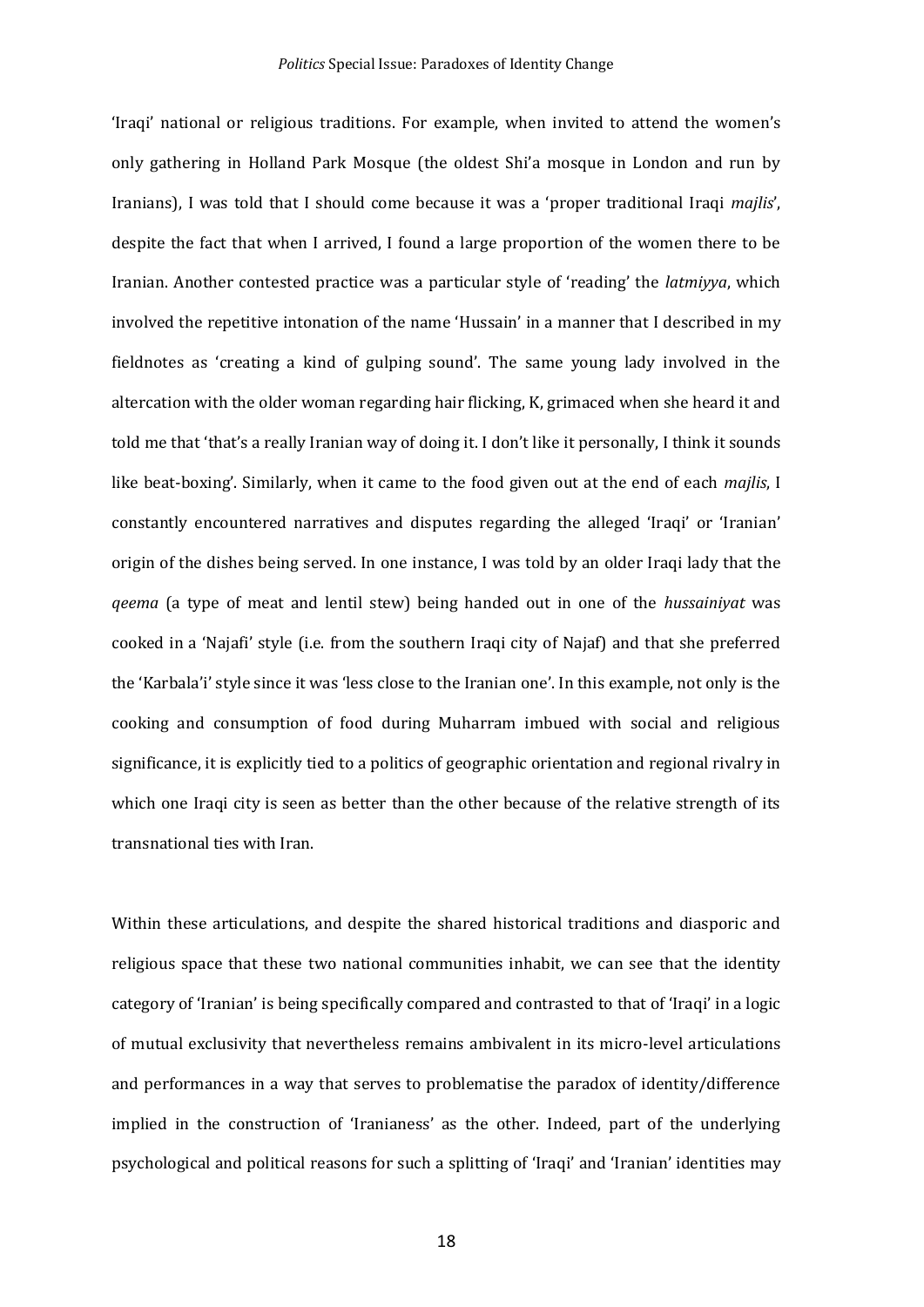lie in the historical legacy of the Ba'th Party in Iraq and its persecution (and forced expulsion) of many Iraqi Shi'is as traitors and fifth columnists as a result of their alleged 'Iranian origins'. In other words, it can be argued that the effect of the combined physical and ideational ostracism of Iraqis 'of Iranian origin' under Saddam Hussain, along with the simultaneous pursuit of an Arab nationalist assimilationist agenda by the Ba'th Party, viii has resulted in problematising the distinction between 'Iraqi' and 'Iranian' Shi'ism, in which ethnic and cultural identification categories have been opposed to religious sectarian ones. Put differently, it would seem that the pervasive power of the Ba'thist state in classifying Iraqi Shi'is as 'Iranian' and non-, has been subsumed into subjective fantasies and imaginaries of what it means to be 'Iraqi' or 'Iranian' for Iraqi Shi'is thus targeted, and is being reflected and reproduced differentially across the Iraqi Shi'a diaspora through the creation of a diverse spectrum of hybridised 'Iraqi-Shi'a' subjectivity.ix In this sense, the affective surplus of meaning produced by the combination of pan-Arab and anti-Iranian (and implicitly anti-Shi'a) discourse and forced expulsion Iraqi Shi'is continues to haunt individuals in the diaspora long after the locus of that meaning has dissipated. $x$ 

## *Sectarianising identity: Shi'ism and the politics of victimhood*

As well as invoking historical ruptures between Iraqi and Iranian Shi'ism through the articulation of ritually-performed religious and national identity, many of the Muharram rituals I witnessed in London were implicated in wider regional and international political discourses and structures, including in the global political arena. Perhaps the most evident manifestation of an explicitly *Shi'a* sectarian identity, the annual 'Ashura and Arba'een marches in central London draw on specifically Shi'a forms of aesthetics, ritual practices, and politico-religious discourses in an attempt to visibly foreground Shi'a minority claims and Shi'a rights within the British domestic context. Beginning at Marble Arch and progressing through Hyde Park (although for the last two years the 'Ashura march has moved to proceed up Edgware Rd), the marches draw thousands of devout Shi'is from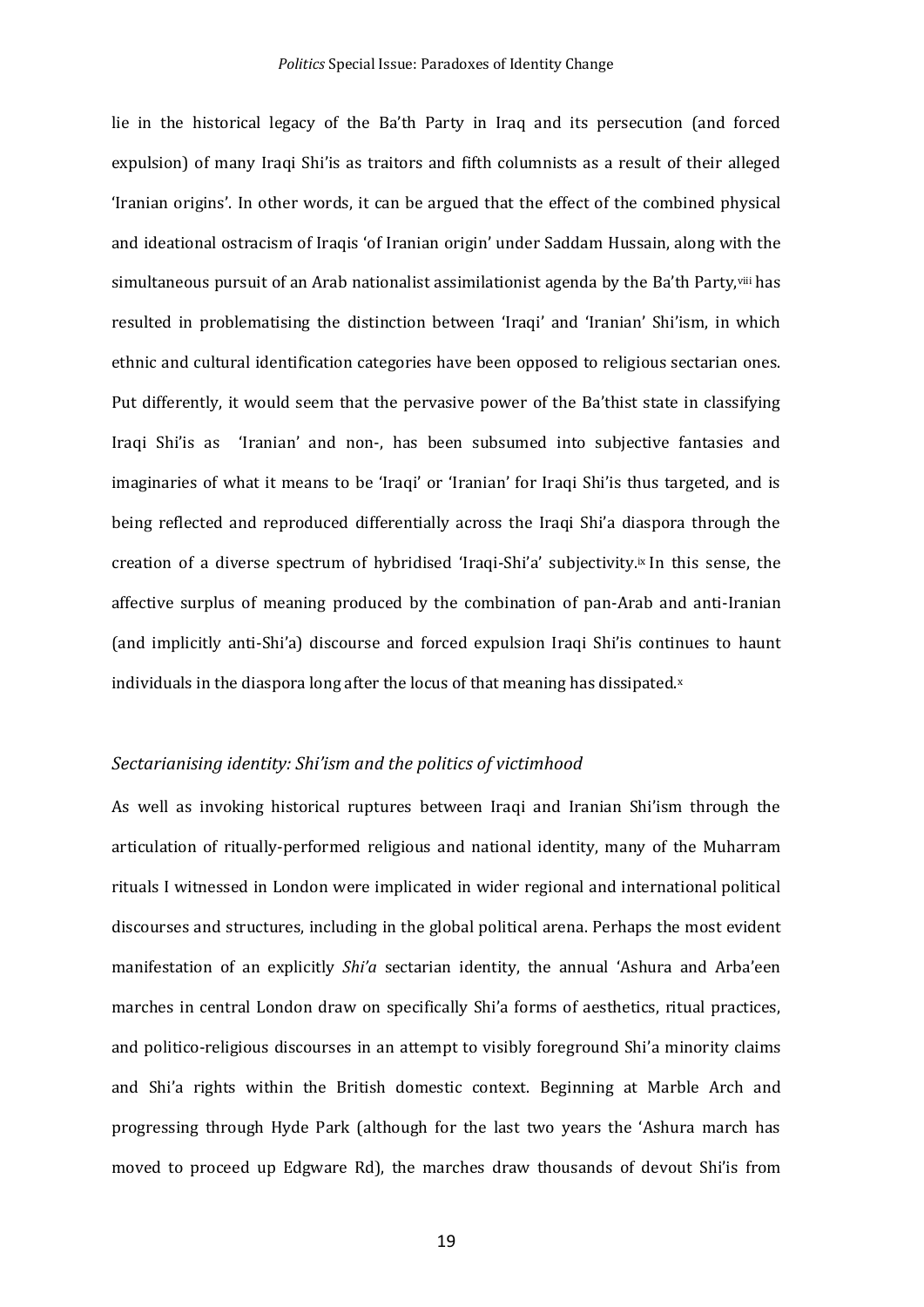various backgrounds onto the streets and avenues of central London to profess their faith and to mourn the killing of Imam Hussain. Smaller versions of similar processions in Iraq, Iran, and other countries with significant Shi'a populations, the marches manifest aesthetically as a mass of black-swathed bodies and large, Arabic-inscribed banners, punctuated with the melodic cadences of *latmiyyat* in various languages and the rhythmical beating of bodies and drums. Alongside the religious banners, the national flags of Iraq, Iran, Lebanon, Afghanistan, Kurdistan, Bahrain, and a host of other nations were visible (as well as the flags of Shi'a religious and political parties such as Hezbollah), as were various smaller placards and banners bearing religious and political slogans in English, such as: 'Genocide committed to those who stood against tyranny'; and 'Every land is Karbala and every day is Ashura'.

In the two years I attended the London 'Ashura march (2014 and 2015), as well as such slogans of Shi'a doctrinal ideology, there were numerous placards pertaining to current affairs in the Middle East, including a sea of black signs inscribed with red and white letters proclaiming 'Down with ISIS', or alternatively 'ISIS are the Yazid of today', and even 'Shi'a Muslims are the biggest victims of terrorism'; references to recent atrocities committed by the fundamentalist Sunni terrorist organisation known as the Islamic State of Iraq and Syria (ISIS). xi Such public and visible articulations of Shi'a religious and sectarian identity in explicit opposition to the politics and practises of ISIS draw on contemporary media tropes of (Sunni) Islamism and terrorism to articulate an unequivocally *Shi'a* political and religious message. The visible and public discursive juxtaposition of 'Shi'a-as-victim' with 'Sunni[/ISIS]-as-oppressor' constructs an explicitly sectarian narrative as a way to make specific claims regarding the political place of Shi'ism in the contemporary world. In this way, the marches are seen as a way of publically and visibly claiming a politically-invested manifestation of Shi'a religious identity, couched in the language of international justice and minority rights. As one young British-born Iraqi Shi'i put it: 'It's good to show that we're not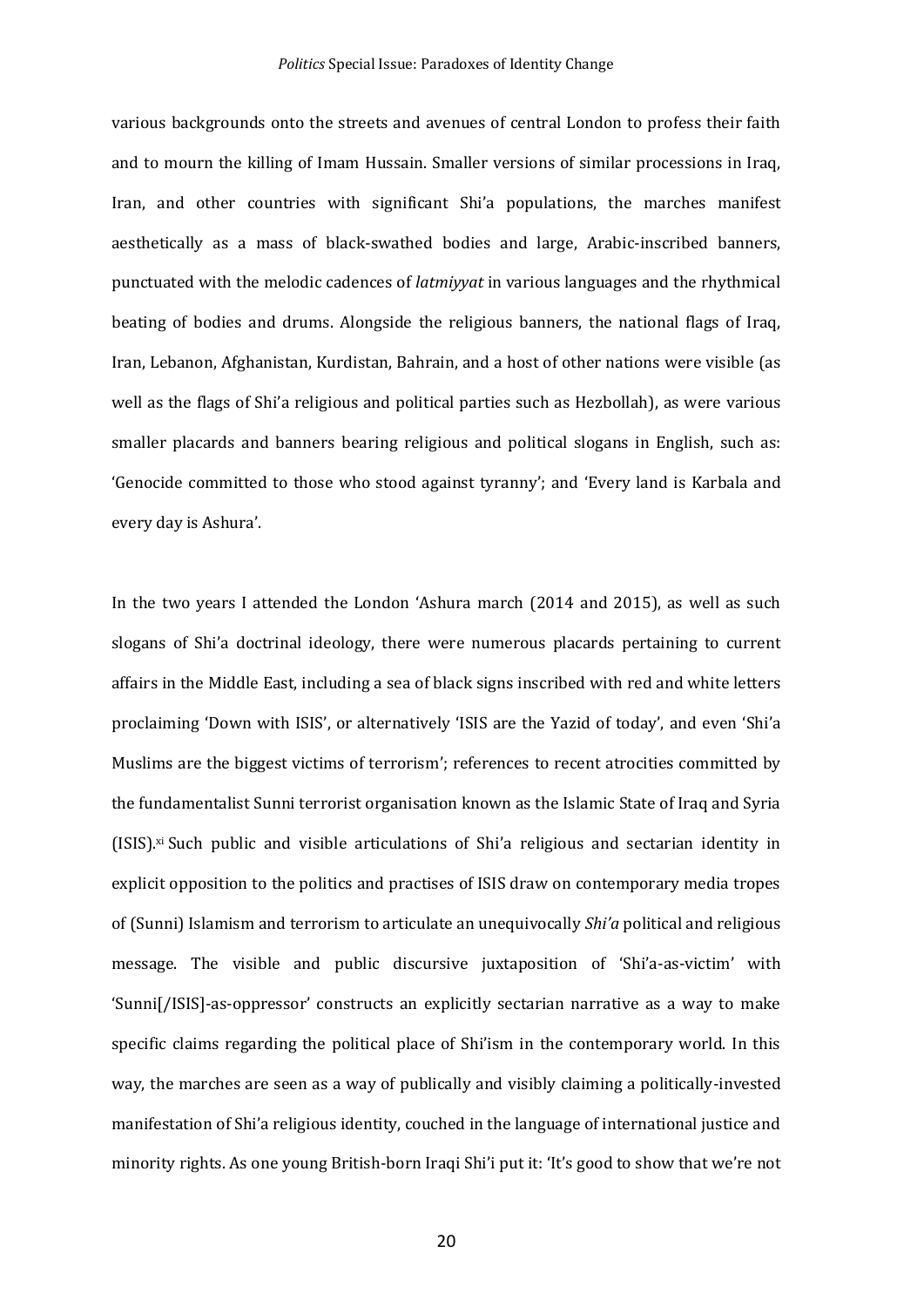just a minority oppressed group, that we have a presence... that we have a voice'.xii Another woman I walked alongside during the 2014 'Ashura march told me that: 'We want people to stop and ask us what it's about. That's the whole point.'xiii

Such expressions of a politicised and sectarianised 'Iraqi-Shi'a' identity in relation to contemporary global politics can be understood as affectively-invested attempts to make sense of the world according to a posited and constantly shifting notion of what it means to be 'Shi'a'. In contrast to the internally-oriented aesthetics and ritual practices of the Muharram *majalis*, the 'Ashura and Arba'een marches are specifically targeted at those *external* to the British Shi'a community; those who may not even have any previous exposure to Islam or to Shi'ism (Spellman-Poots, 2012). In particular, the foregrounding of Shi'a victimhood through the invocation of the Karbala paradigm is used as a way to tie Shi'a religious identity to contemporary sectarian politics in the Middle East and elsewhere and to make a claim for the politically emancipatory role of Shi'ism.

## **'Every land is Karbala'**

Through an analysis of the Muharram rituals performed by diasporic Iraqi Shi'is in London, this paper has demonstrated how performative articulations of Shi'a religiosity are intersected with contemporary political developments, and are implicated in the mechanisms of identity formation and change through the way in which they both define and enact what it means to be 'Iraqi' and 'Shi'a' in London today. In this sense, the performance of micro-level Shi'a mourning and commemoration rituals can be seen to be deeply embedded in discourses of social convention and communal belonging, and invested in both local and international politics. I have chosen to focus here on three performative practices of identity change that I believe point to a politically salient shift from nationalistic to sectarian identity: cases of intra-generational conflict, constructed differences between Iraqi-Iranian Shi'ism, and the foregrounding of 'Shi'a rights' and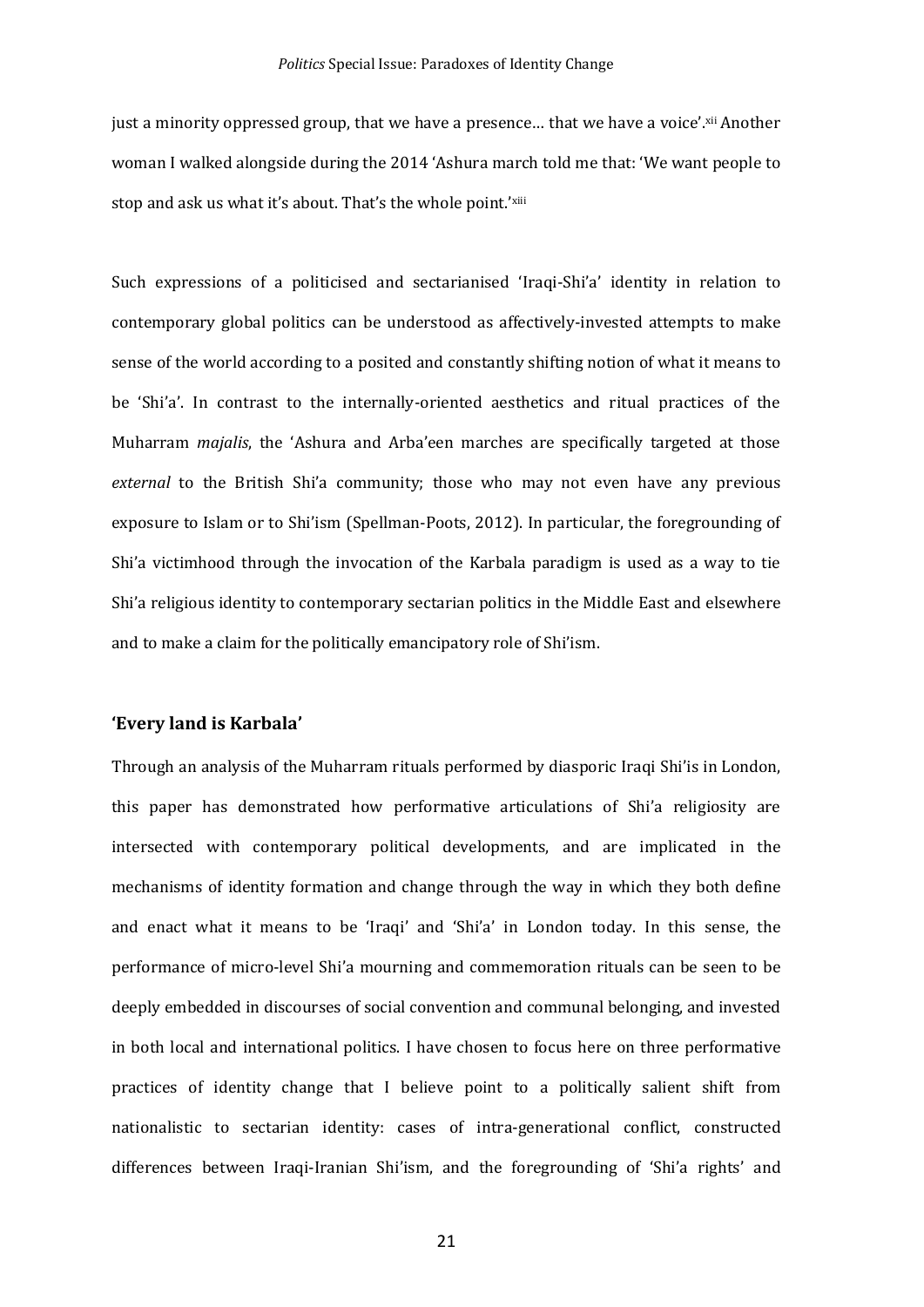#### *Politics* Special Issue: Paradoxes of Identity Change

narratives of victimhood. Moreover, I contend that these discursive lines in the sand – in which it is impossible to be both 'Iraqi' and 'Iranian', 'ISIS' and 'Shi'a', 'victim' and 'oppressor' – are reflective of the contingent convergence of an array of social, political, and historical factors, and represent a temporal freezing and crystallisation of what it means to be 'Iraqi-Shi'a' in the diaspora; a ritualistically performed political and religious identity whose silences and elisions nevertheless resonate beyond the reality of its own articulation. At some point or another, 'every land' will indeed be articulated as 'Karbala' and 'every day' performed as 'Ashura'.

Ultimately, I have shown that an ethnographic study of the micro-level performative and (re)iterative processes of identity change allows a more nuanced understanding of the mechanisms through which identity change comes to take effect both at the meso and macro levels; whether that be in altered articulations of collective identities and grievances or in the kinds of claims such articulations come to make at the national and transnational level. In this way, the micro-level analysis outlined here can also be seen to speak to wider practices of identity change, especially when it comes to mobilising identities for political purposes. The increasingly prevalence of sectarianised forms of Shi'a identification is thus reflective of the global politics of Sunni-Shi'a relations, which are becoming increasingly polarised through the geo-political interests of the Iranian and Saudi states. Moreover, the injunction to *be Shi'a* – to enact a performatively-constituted Shi'a identity – can also be understood as an attempt to fix the meaning of what it means to be 'Shi'a' or 'Iraqi' within the context of ambivalent, shifting, and unstable identity categories that require constant (re)articulation and (re)negotiation in order to be claimed by the individual. In this sense, while 'identity' itself remains fluid and contradictory, individuals increasingly attempt to negotiate this contested terrain by aligning themselves with politically-salient 'shivers' of difference that nevertheless strive to assert the forms of identity they ultimately serve to deny.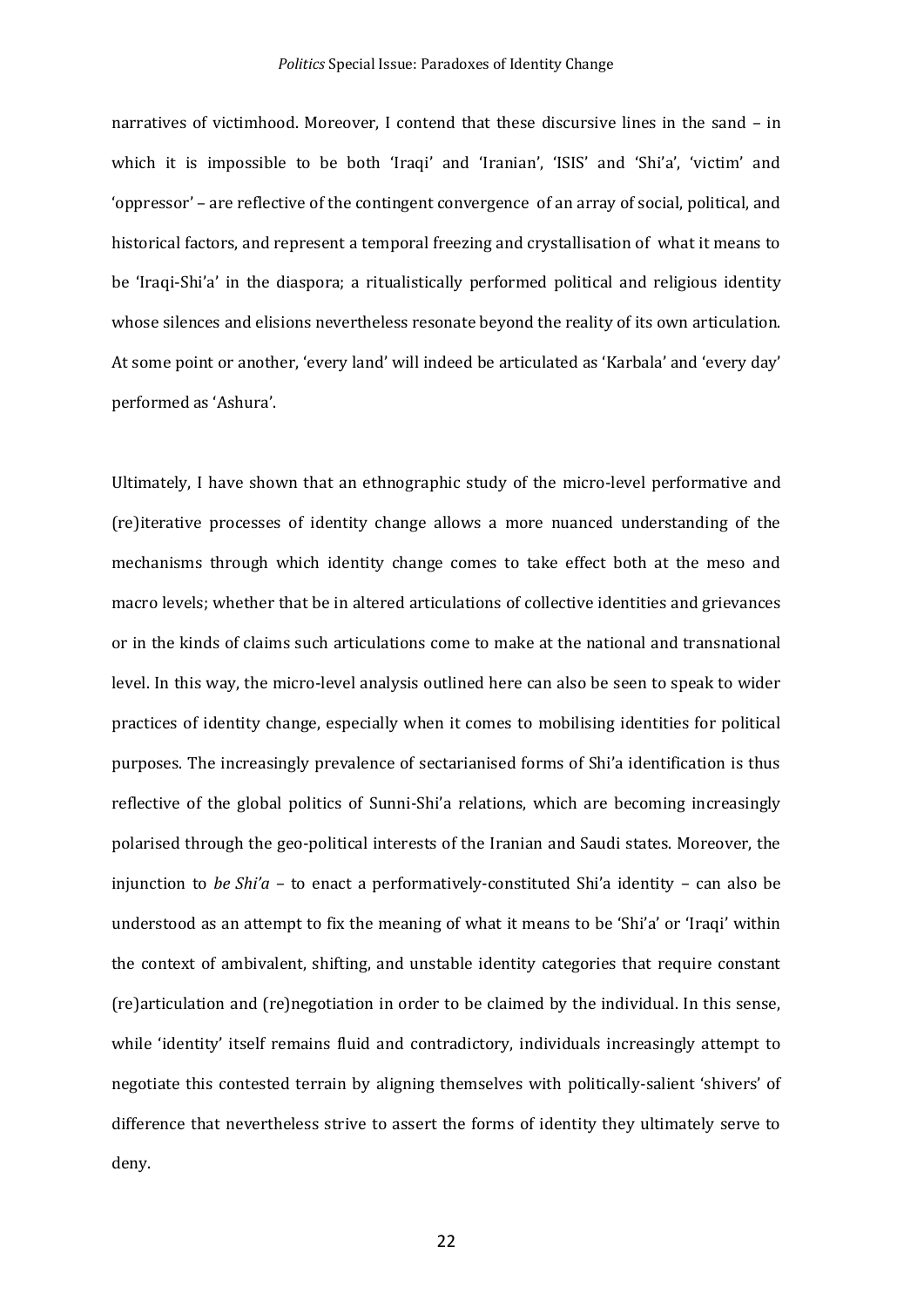## **Acknowledgements**

The research for this paper was conducted as part of a larger doctoral project generously funded by SOAS, University of London and the British Institute for the Study of Iraq (BISI). The author would like to thank Jennifer Todd, Bahar Rumelili and Oula Kadhum for comments on previous version of this paper, as well as Moreas Madani for his eternal support and guidance.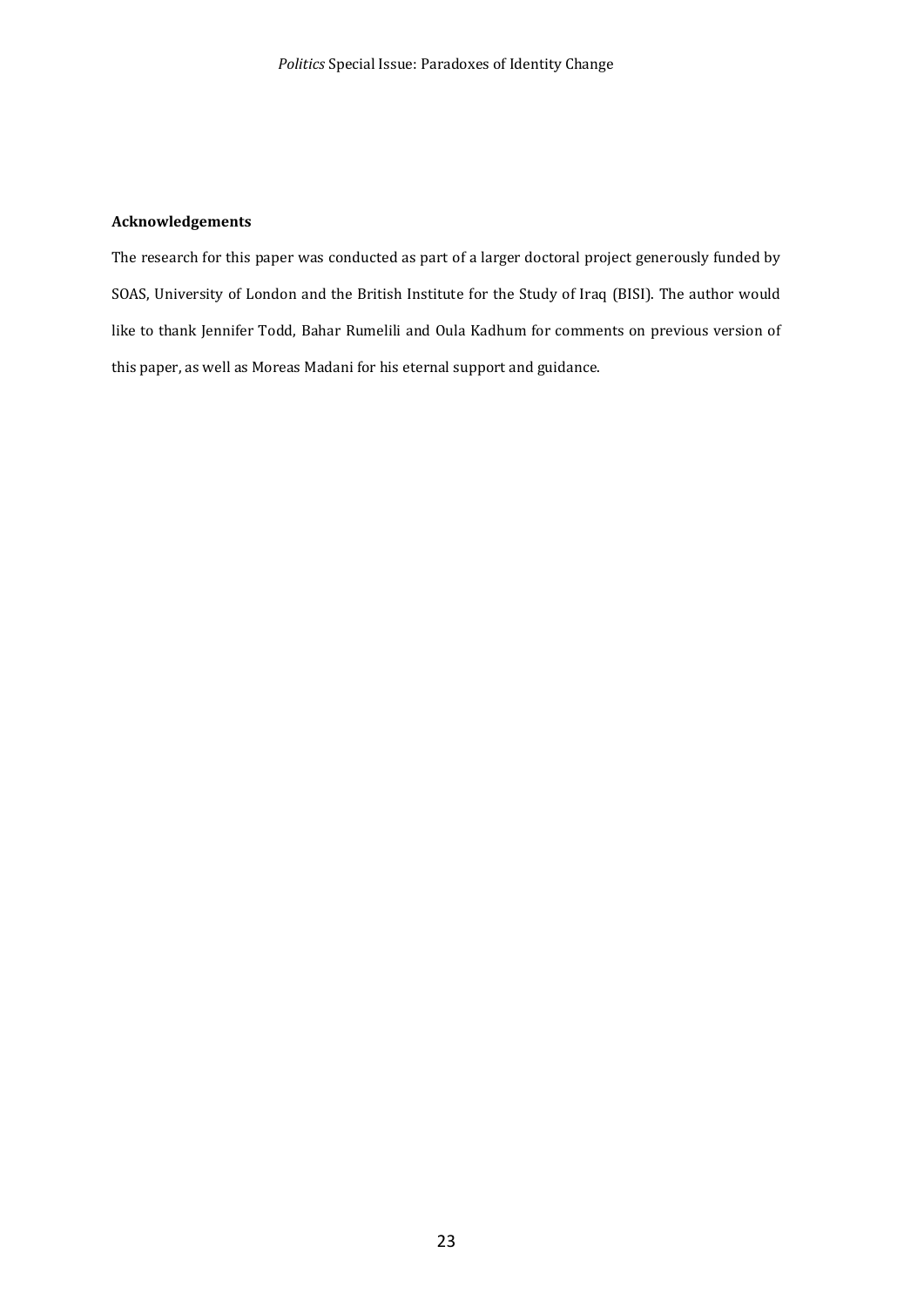#### **References**

- Abdelal R, Herrera YM and Johnston AI (2007) Identity as a variable. *Perspectives on Politics*  4(1): 695–711.
- Adamson F (2002) Mobilisation for the transformation of home: Political identities and transnational practices. In: Al-Ali N and Koser K (eds.) *New Approaches to Migration? Transnational Communities and the Transformation of Home*. London and New York: Routledge, pp. 155-168.
- ---- (2012) Constructing the diaspora: Diaspora identity politics and transnational social movements. In: Madaville PG and Lyons T (eds.) *Politics from Afar: Transnational Diasporas and Networks*. New York: Columbia University Press.
- Adib-Moghaddam A (2007) Inventions of the Iran-Iraq war. *Critique: Critical Middle Eastern Studies* 16(1): 63-83.
- Al-Ali N (2007) *Iraqi Women: Untold Stories From 1948 to the Present.* London and New York: Zed Books.
- Al-Rasheed M (1994) The myth of return: Iraqi Arab and Assyrian refugees in London. *Journal of Refugee Studies* 2(3): 199-219.
- Baiocchi G and Connor BT (2008) The ethnos in the polis: Political ethnography as a mode of inquiry. *Sociology Compass* 2(1): 139–55.
- Brah A (1996) *Cartographies of Diaspora: Contesting Identities.* London: Routledge.

Brubaker R and Cooper F (2000) Beyond 'identity'. *Theory and Society* 29(1): 1-47.

- Butler J (1997) *The Psychic Life of Power: Theories in Subjection*. Stanford: Stanford University Press.
- ---- (2000) Restaging the universal: Hegemony and the limits of formalism. In: Butler J, Laclau E and Žižek S, *Contingency, Hegemony, Universality: Contemporary Dialogues on the Left*. London and New York: Verso, pp. 11-43.
- ---- (2006) *Gender Trouble*. New York: Routledge Classics.
- ---- (2010) *Frames of War: When Is Life Grievable?* London: Verso.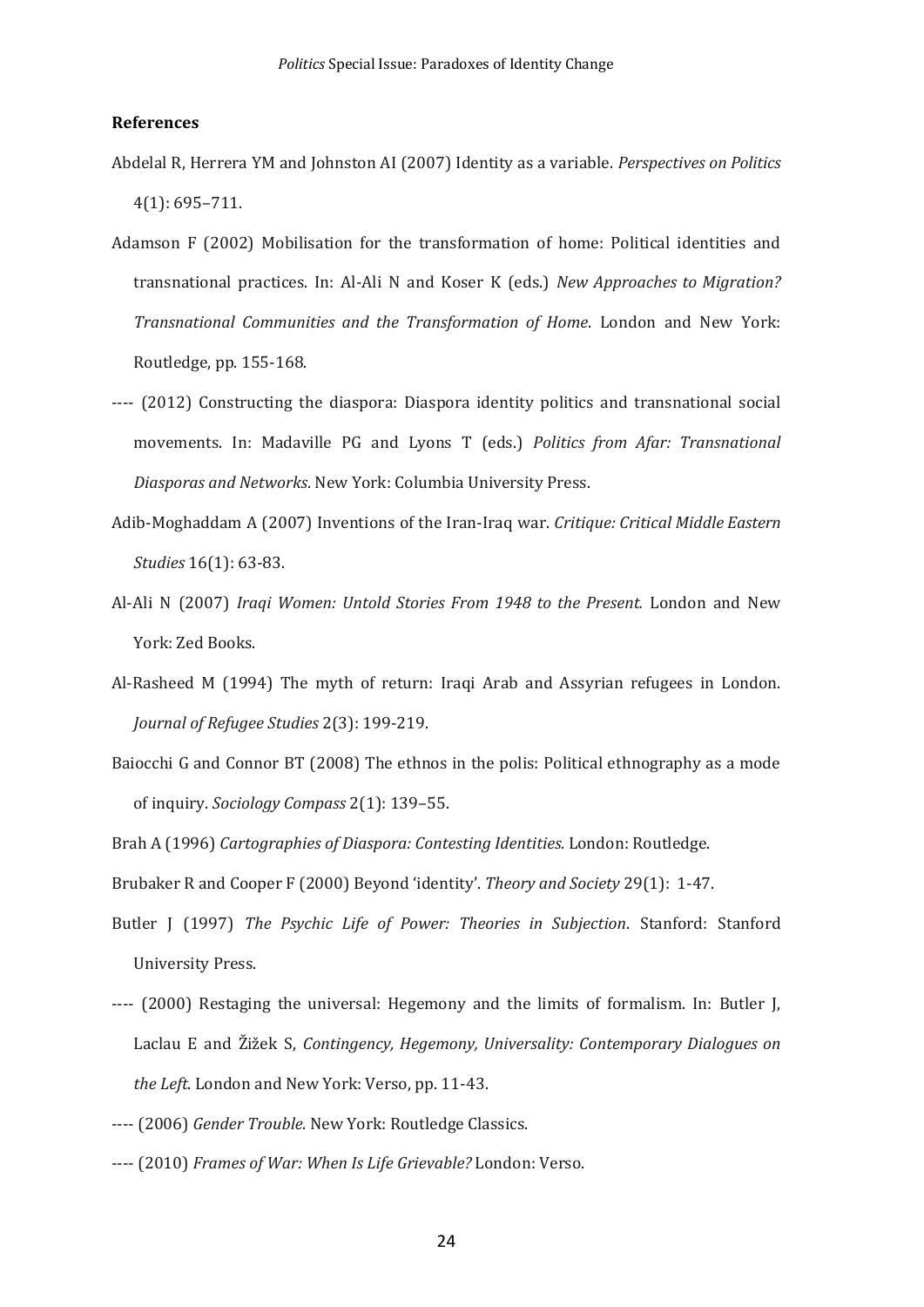- Campbell D (1998) *Writing Security: United States Foreign Policy and The Politics of Identity.* Minneapolis: University of Minnesota Press.
- Clifford J (1994) Diasporas. *Cultural Anthropology* 9(3): 302-338.
- Cole J (2002) *Sacred Space and Holy War: The Politics, Culture and History of Shi'ite Islam*. I.B.Tauris.
- Dabashi H (2011) *Shi'ism: A Religion of Protest*. Cambridge, Mass.: Harvard University Press.
- Davis C (2013) *État présent*: Hauntology, spectres and phantoms. In: Blanco MP and Peeren E (eds.) *The Spectralities Reader*. London: Bloomsbury, pp. 53-60.
- Davis E (2005) *Memories of State: Politics, History and Collective Identity in Modern Iraq*. Los Angeles, Ca: University of California Press.
- Derrida J (1985) Letter to a Japanese friend. In: Wood and Bernasconi (eds.) *Derrida and Difference*. Warwick: Parousia Press, pp. 1-5.
- ---- (1993) *Spectres of Marx*. New York: Routledge.
- ---- (2003) Autoimmunity: Real and symbolic suicides, a dialogue with Jacques Derrida. In: Borradori G *Philosophy in a Time of Terror*. Chicago: University of Chicago Press, pp. 85- 136.
- de Volo LB and Schatz E (2004) From the inside out: Ethnographic methods in political research. *PS: Political Science and Politics* 37(2): 267–71.
- Doty RL (2000) Desire all the way down. *Review of International Studies* 26: 137–139.
- Epstein C (2008) *The Power of Words in International Relations: Birth of an Anti-Whaling Discourse*. Cambridge, Mass.: MIT Press.
- ---- (2010) Who speaks? Discourse, the subject and the study of identity in international politics. *European Journal of International Relations* 20 (5): 1-24, 2.
- Finnemore M Sikkink K (1998) International norm dynamics and political change. *International Organization* 54(4): 887–917.
- Flynn K (2013) *Islam in the West: Iraqi Shi'i Communities in Transition and Dialogue*. Oxford and Berlin: Peter Lang.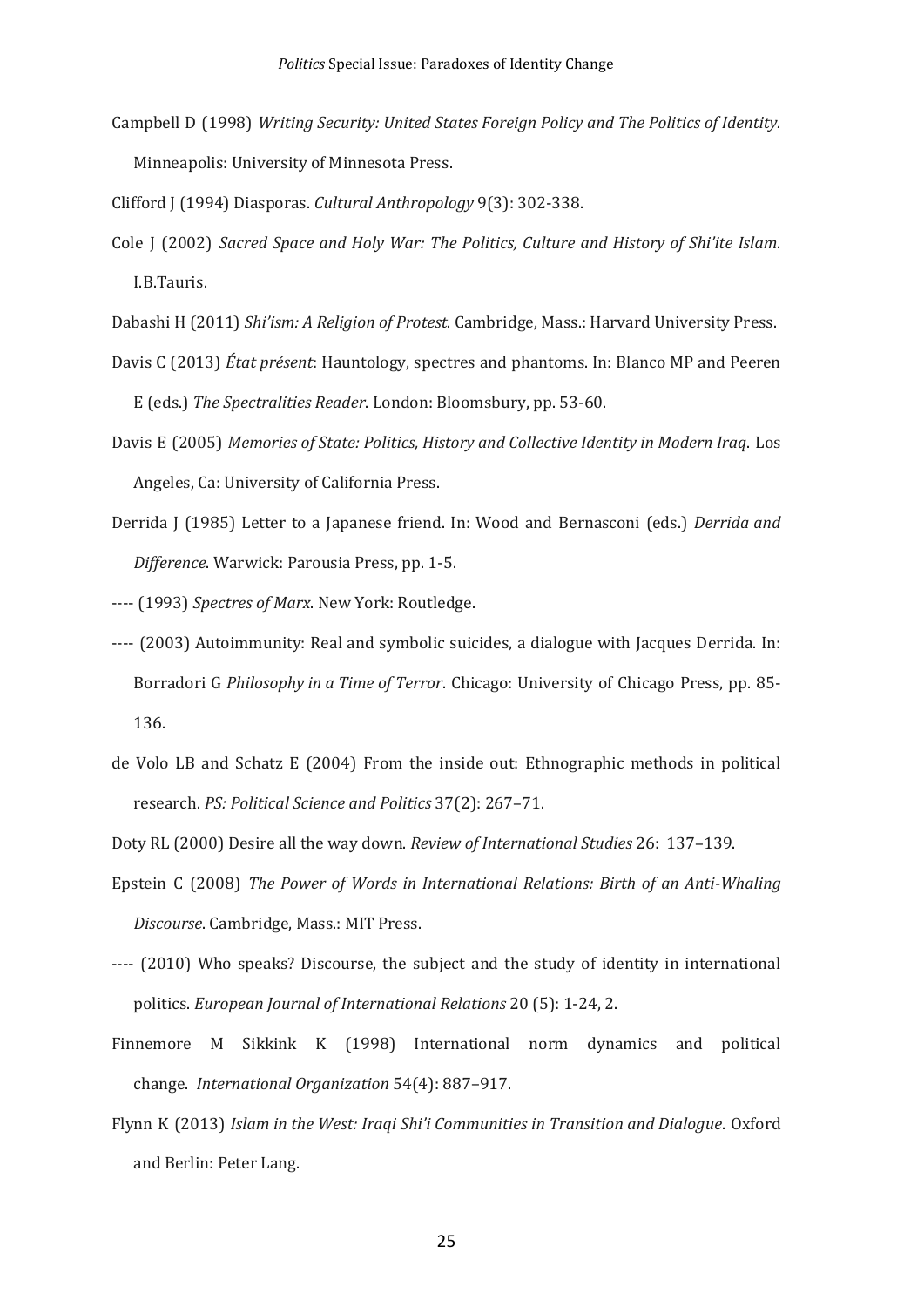- Foucault M (1980) *Power/Knowledge: Selected Interviews and Other Writings 1972-1977*. C. Gordon (ed.), Harlow, UK: Pearson Education Ltd.
- ---- (1991) *Discipline and Punish: The Birth of the Prison*, London: Penguin Books, trans. Alan Sheridan.
- ---- (2003)[1982], The subject and power. In: Rabinow P and Rose N (eds.) *The Essential Foucault: Selections from The Essential Works of Foucault 1954-1984*. New York: The New Press, pp. 126-144.
- Frosh S and Baraitser L (2008) Psychoanalysis and Psychosocial Studies. *Psychoanalysis, Culture and Society* 13: 346-365.
- Goldgeier JM and Tetlock PE (2001)Psychology and International Relations theory. *Annual Review of Political Science* 4: 67–92.
- Gholami R (2016) *Secularism and Identity: Non-Islamiosity in the Iranian Diaspora*. London: Routledge.
- Hall S (2000) Who needs 'identity'? In: du Gay P, Evans J and Redman P (eds.) *Identity: A Reader*. IDE: Sage, pp. 15-30.
- Hansen L (2006) *Security As Practice: Discourse Analysis and the Bosnian War*. London and New York: Routledge.
- Hegland ME (1998) Flagellation and fundamentalism: (Trans)forming meaning, identity and gender through Pakistani women's rituals of mourning. *American Ethnologist* 25(2): 240-266.
- Howarth DR (2013) *Poststructuralism and After: Structure, Subjectivity and Power*. London: Palgrave Macmillan.
- International Organisation for Migration (2007) Iraq Mapping Exercise: London. Available at: [http://unitedkingdom.iom.int/sites/default/files/doc/mapping/IOM\\_IRAQ.pdf](http://unitedkingdom.iom.int/sites/default/files/doc/mapping/IOM_IRAQ.pdf) (accessed 14 Nov 2015).
- Jabr FA (2003) *The Shi'ite Movement in Iraq*. London: Saqi.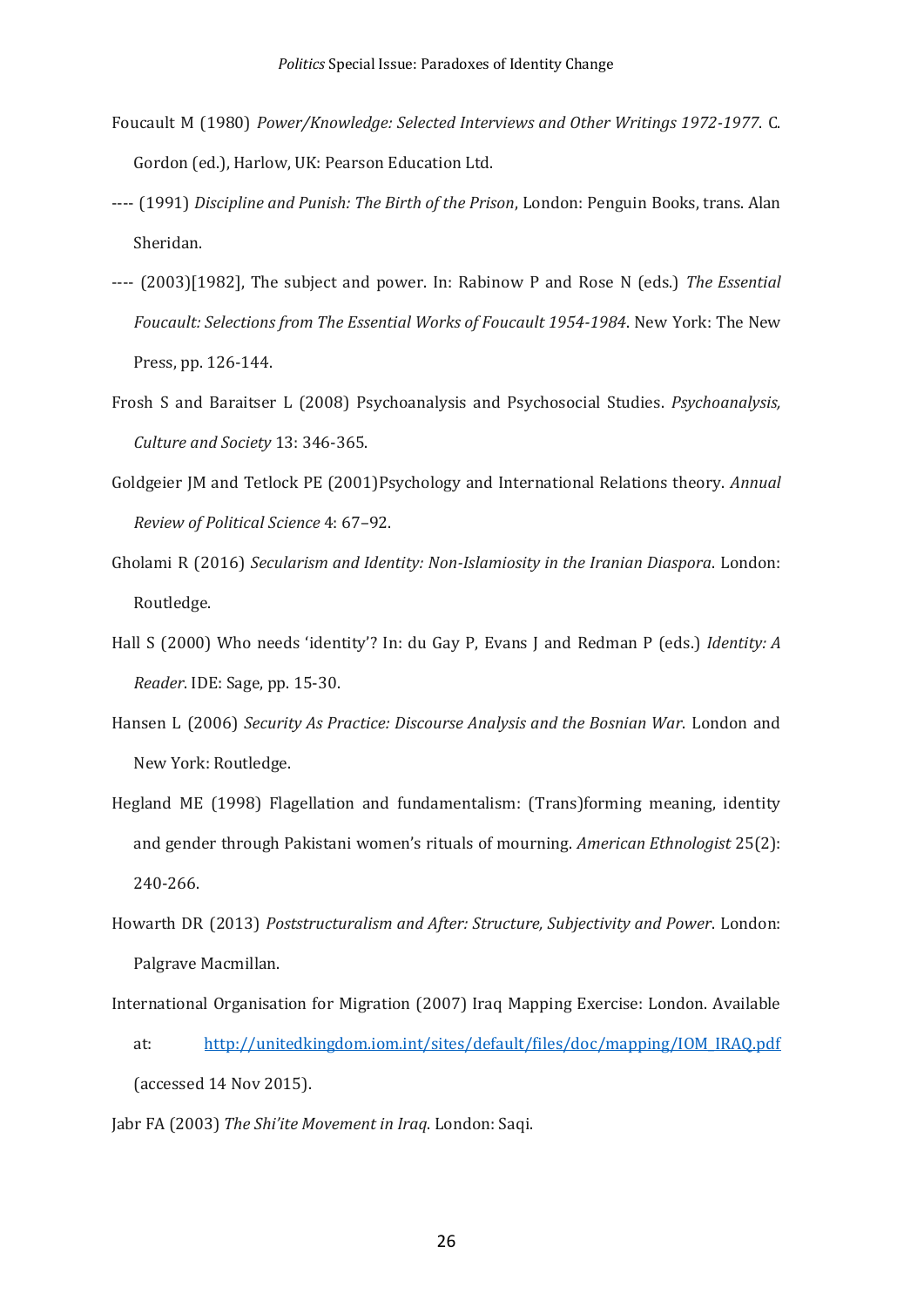- Joseph L, Mahler M and Auyero J (eds.) (2007) *New Perspectives in Political Ethnography.*  New York: Springer.
- Khalili L (2007) *Heroes and Martyrs of Palestine: The Politics of National Commemoration*. Cambridge: Cambridge University Press.
- Koinova M (2009) Conditions and timing of moderate and radical diaspora mobilisation: Evidence from conflict-generated diasporas. *Global Migration and Transnational Politics*, Working Paper 9. George Mason University. Available at: [https://www.researchgate.net/profile/Maria\\_Koinova/publication/237754054\\_Conditi](https://www.researchgate.net/profile/Maria_Koinova/publication/237754054_Conditions_and_timing_of_moderate_and_radical_diaspora_mobilization_evidence_from_conflict-generated_diasporas/links/541f977b0cf203f155c25971.pdf) ons and timing of moderate and radical diaspora mobilization evidence from conflict [-generated\\_diasporas/links/541f977b0cf203f155c25971.pdf](https://www.researchgate.net/profile/Maria_Koinova/publication/237754054_Conditions_and_timing_of_moderate_and_radical_diaspora_mobilization_evidence_from_conflict-generated_diasporas/links/541f977b0cf203f155c25971.pdf) (accessed 10 April 2016).
- ---- (2011) Diasporas and secessionist conflicts: The mobilisation of Albanian, Armenian and Chechen diasporas. *Ethnic and Racial Studies* 34(2): 333-356.
- ---- (2013) Four Types of diaspora mobilisation: Albanian diaspora activism For Kosovo independence in the US and the UK. *Foreign Policy Analysis* 9(4): 433–453.
- Kubba J (2003) *The First Evidence: A Memoir of Life in Iraq Under Saddam Hussain*. Jefferson, NC and London: McFarland & Company Inc.

Laclau E (ed.) (1994) *The Making of Political Identities*. London and New York: Verso.

- ---- (2000) Identity and hegemony: The rise of universality. In: Butler J, Laclau E and Žižek S (eds.) *Contingency, Hegemony, Universality: Contemporary Dialogues on the Left*. London and New York: Verso, pp. 44-89.
- ---- (2004) Glimpsing the future: A reply. In: Critchley S and Marchant O (eds.) *Laclau: A Critical Reader*. Taylor and Francis.
- Laclau E and Mouffe C (2001) *Hegemony and Socialist Strategy: Towards a Radical Democratic Politics*. London: Verso.
- Laclau E and Zac L (1994) Minding the gap: The subject of politics. In: Laclau E (ed.) *The Making of Political Identities*. London and New York: Verso, pp. 11-39.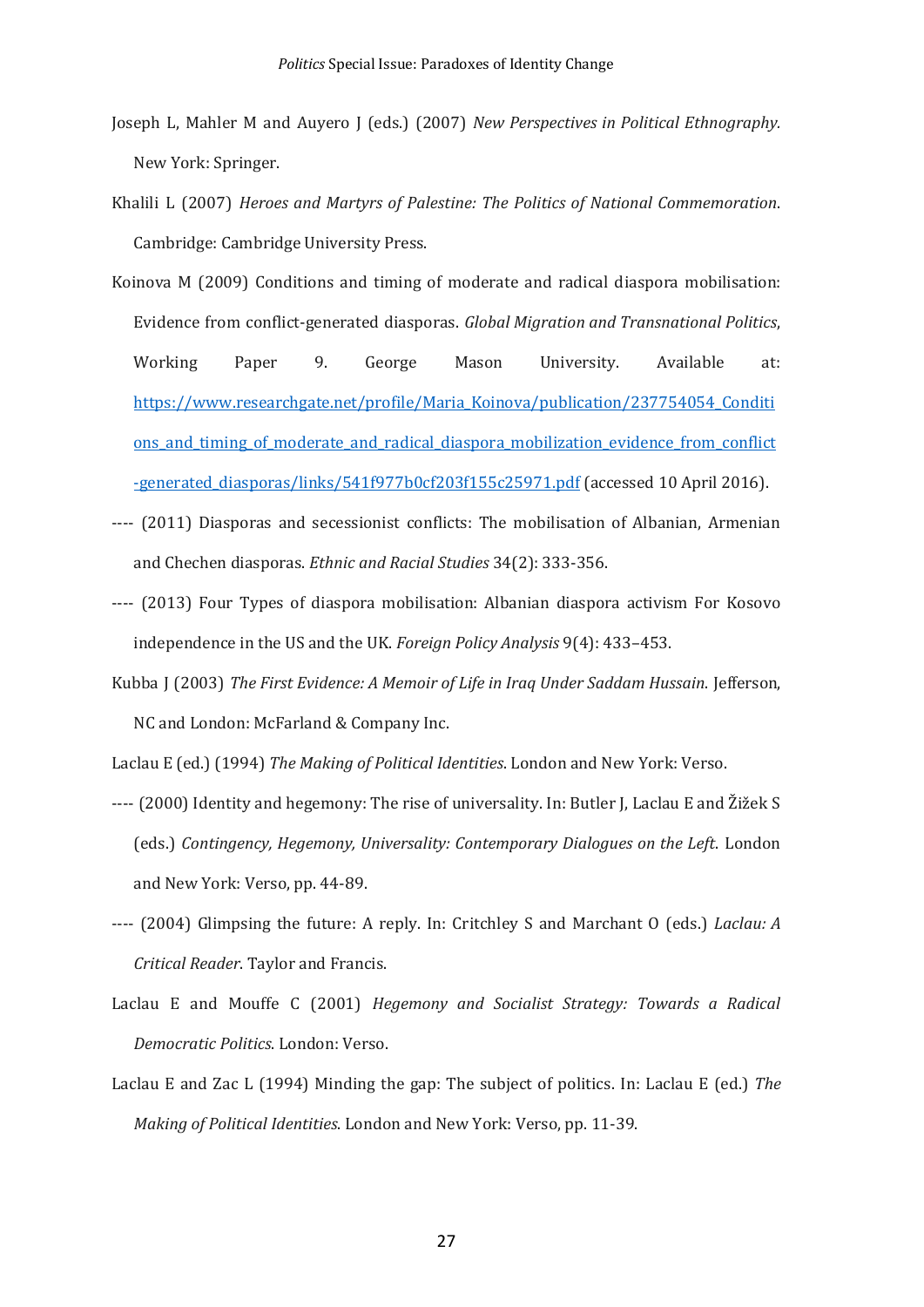- Lapid Y and Kratochwil F (eds.) (1996) *The Return of Culture and Identity in IR Theory*  Boulder, Co: Lynne Rienner Publishers.
- Makiya K [Samir al-Khalil](1990), *Republic of Fear: The Inside Story of Saddam's Iraq*, New York: Pantheon Books
- ---- (1993), *Cruelty and Silence: War, Tyranny, Uprising and the Arab World,* London: Penguin Books
- Mandoki K (2007) *Everyday Aesthetics: Prosaics, the Play of Cultures and Social Identities*. Ashgate Publishing Group.
- Metz HC (2004), *Iraq: A Country Profile*. US: Kessinger Publishing.
- McLachlan K and Joffé G (1984) The Gulf war: A survey of political issues and economic consequences. *The Economist Intelligence Unit* Special Report No.176: London.
- Milliken J (1999) The study of discourse in International Relations: A critique of research and methods. *European Journal of International Relations* 5(2): 225-254.

Mouffe C (2005) *On the Political*. Oxford: Routledge.

- Müller M (2008) Situating identities: Enacting and studying Europe at a Russian elite university. *Millennium: Journal of International Studies* 37(1): 3-25.
- Office for National Statistics (2013) Detailed country of birth and nationality analysis from the 2011 census of England and Wales. Available at: [http://www.ons.gov.uk/ons/dcp171776\\_310441.pdf](http://www.ons.gov.uk/ons/dcp171776_310441.pdf) (accessed 22 March 2014).

Ogden C (2008) Diaspora meets IR's constructivism: An appraisal. *Politics* 28(1): 1-10.

- Olick JK and Robbins J (1998) Social memory studies: From 'collective memory' to the historical sociology of mnemonic practices. *Annual Review of Sociology* 24(1): 108-140.
- Rumelili B (2004) Constructing identity and relating to difference: Understanding the EU's mode of differentiation. *Review of International Studies* 30: 27-47.
- Salbi Z (2005) *Hidden in Plain Sight: Growing Up in the Shadow of Saddam*. USA: Vision Paperbacks.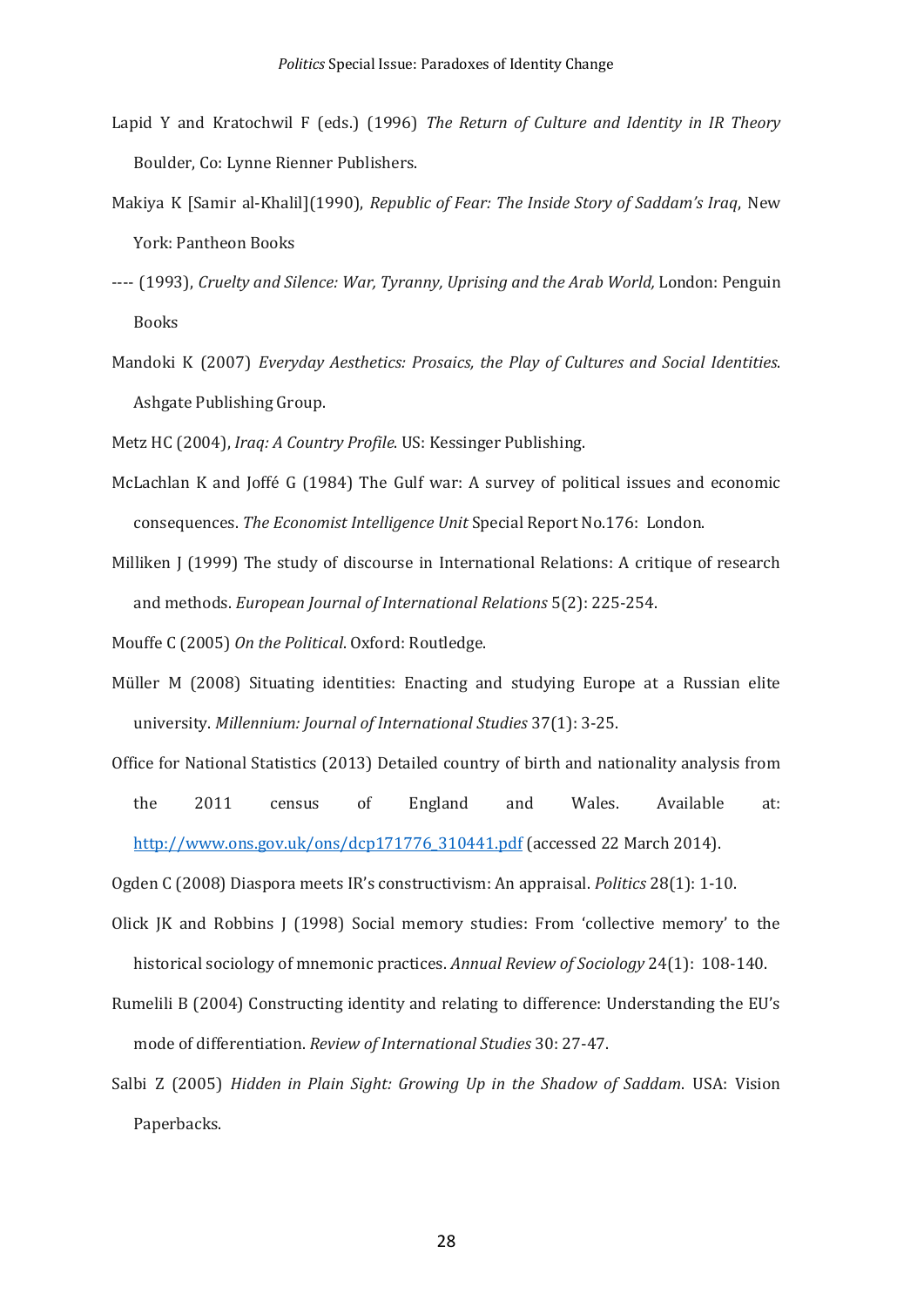- Saleh Z (2011) Diminished returns: An anthropological study of Iraqis in the UK. Unpublished PhD Thesis, Colombia University.
- Sassoon J (2012) *Saddam Hussain's Ba'th Party: Inside an Authoritarian Regime*. New York: Cambridge University Press.
- Schatz E (ed.) (2008) *Political Ethnography: What Immersion Contributes to the Study of Power.* Chicago: University of Chicago Press.
- Smith RM (2004) Identities, interests, and the future of political science. *Perspective on Politics* 26: 301–312.
- Smith S (2000) Wendt's world. *Review of International Studies* 26: 151–163.
- Soss J (2006) Talking our way to meaningful explanations: A practice-centred view of interviewing for interpretive research. In: Yannow D and Schwartz-Shea P (eds.) *Interpretation and Method: Empirical Research Methods and the Interpretive Turn.* London and New York: M.E. Sharpe, pp. 127-149.
- Spellman-Poots K (2012) Manifestations of Ashura among young British Shi'is. In: Dupret B, Pierret T, Pinto PG and Spellman-Poots K (eds.) *Ethnographies of Islam: Ritual Performances and Everyday Practices*. Edinburgh: Edinburgh University Press, pp. 40–49. Stavrakakis Y (1999) *Lacan and the Political*. London: Routledge.
- ---- (2007) *The Lacanian Left: Psychoanalysis, Theory, Politics*. Albany, NY: State University of New York Press.
- Thomassen L (2010) Deconstruction as method in political theory. *Österreichische Zeitschrift für Politikwissenschaft* 39(1): 41-53.
- Todd J (2005) Social transformation, collective categories, and identity change. *Theory and Society* 34: 429-463.
- Tölölyan K (1996) Rethinking *diaspora*(s): Stateless power in the transnational moment. *Diaspora* 5(1): 3-51.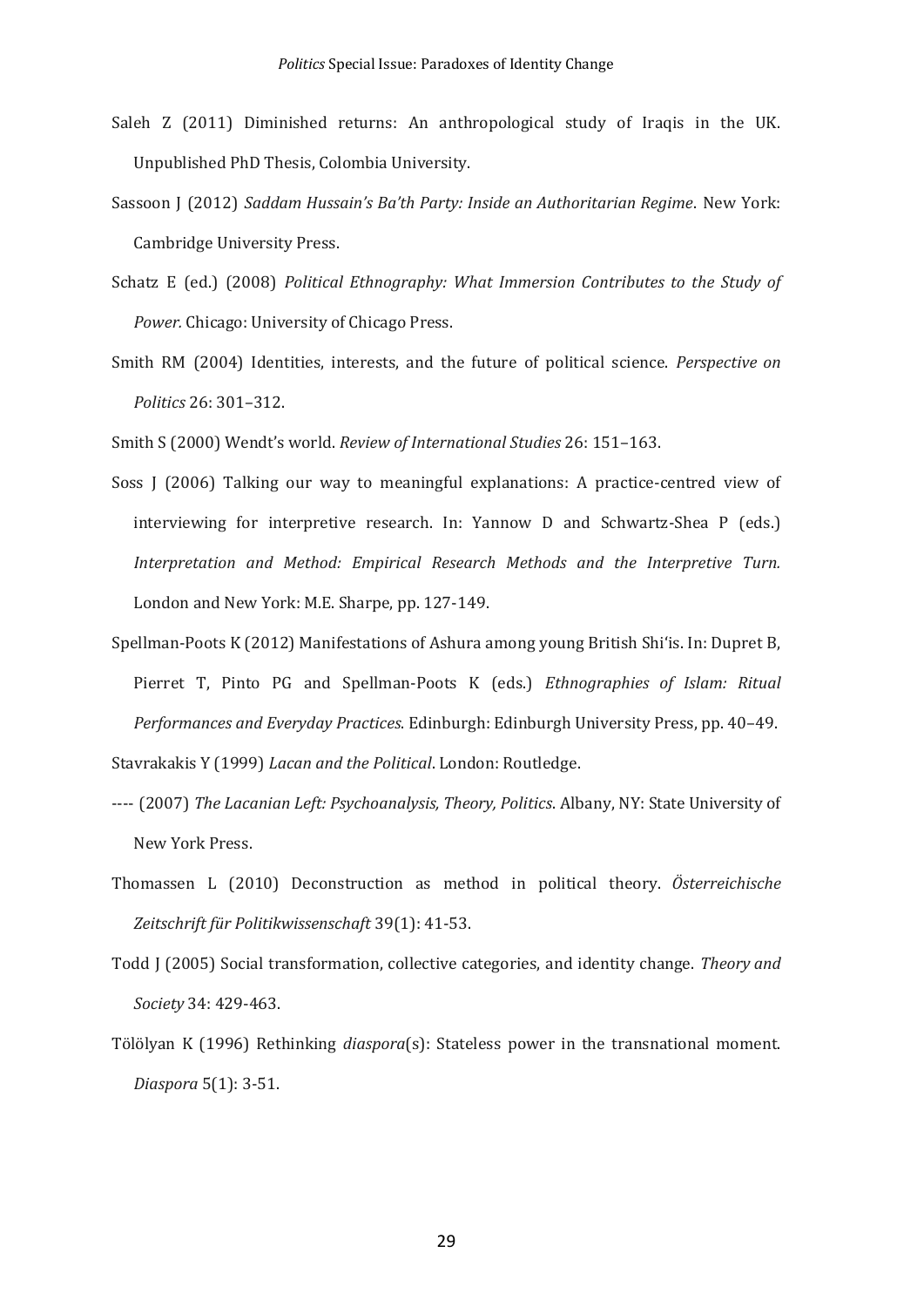- Werbner P (2002) The place which is diaspora: Citizenship, religion and gender in the making of chaordic transnationalism. *Journal of Ethnic and Migration Studies* 28(1): 119- 133.
- Zehfuss M (2001) Constructivism and identity: A dangerous liaison. *European Journal of International Relations* 7(3): 315–348.

Žižek S (1989) *The Sublime Object of Ideology*. London: Verso.

- ---- (2000) Class struggle or postmodernism? Yes, please! in Butler J, Laclau E and Žižek S, *Contingency, Hegemony, Universality: Contemporary Dialogues on the Left*. London and New York: Verso, pp. 90-135.
- ---- (2006) *How to Read Lacan*. London: Granta Books.

# **Author Interviews**

- 1. K Makiya (12 February 2013)
- 2. Prof J Sassoon (18 February 2013)
- 3. Abu Zainab Madani (3 March 2013)
- 4. D Kashi (6 March 2013)
- 5. M Madani (13 March 2013)
- 6. A Madani (6 August 2014)
- 7. Sayyid F Bahrululoom (12 August 2014)
- 8. M Al-Khoei (28 September 2014)
- 9. M Field OBE (3 October 2014)
- 10. K Makiya (6 October 2014)
- 11. H Al-Khoei (13 October 2014)
- 12. D Kashi (second interview) (17 October 2014)
- 13. M Al Kadhimi (21 October 2014)
- 14. G Jawad (28 October 2014)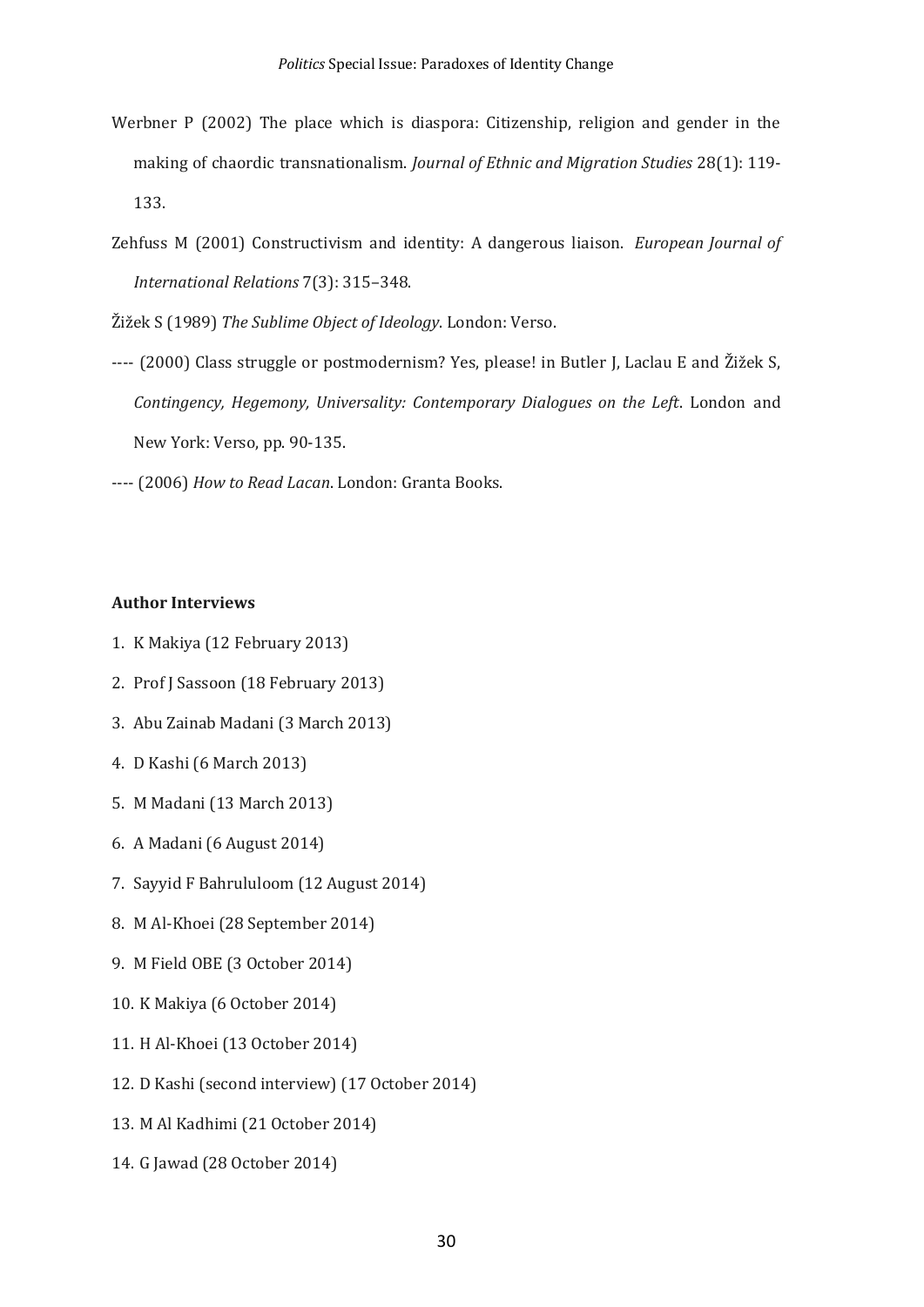- 15. H Allawi (31 October 2014)
- 16. Dr A Al-Ta'i (a.k.a. Abu Abeer Saleh) (6 November 2014)
- 17. H Al-Hakim (11 November 2014)
- 18. E Cohen (12 November 2014)
- 19. E Al-Abadi (18 November 2014)
- 20. G Fadil (18 November 2014)
- 21. M Jawad (25 November 2014)
- 22. J Hassan (26 November 2014)
- 23. H Tahan (6 December 2014)
- 24. HH Al-Qarawee (9 January 2015)
- 25. N Yasin (28 January 2015)
- 26. Um Nadia (Maha Qamishi) (30 January 2015)
- 27. M Hariri (20 February 2015)
- 28. Sayyid Karbasi (20 February 2015)
- 29. M Allawi (30 October 2015)

<u>.</u>

i Iraqi Shi'is globally represent a diverse group of individuals from a variety of class, devotional, political, and socio-economic backgrounds. For the purposes of this paper, the focus is solely on firstgeneration religiously devout Iraqi Shi'is from middle and lower-middle class backgrounds who came to the UK between 1979-1991; and therefore the conclusions drawn here should not been seen as representative of the Iraqi Shi'a diaspora as a whole or attempting to homogenise the diversity of this demographic.

ii For example, Zainab Saleh (2011) gives the total number of Iraqis in the UK as of 2005 as being between 282,000 and 350,000, while Nadje Al-Ali (2007) gives a lower estimate of 100,000, and the Iraqi Embassy estimates between 350,000 and 400,000. In a comprehensive mapping exercise conducted in 2007, the IOM suggests there are a total of 240,000 Iraqis in the UK, including 125,000 in London alone (IOM, 2007)

iii The growing interest in political ethnography as a methodology is illustrated by number of recently published articles and edited volumes, including Joseph, Mahler and Auyero (2007), Schatz (2008), and the review articles Baiocchi Connor (2008), and de Volo and Schatz (2004).

iv Second- and third-generation Iraqi Shi'is have arguably followed a different trajectory of political emancipation and strategies of identification, and as such will not be discussed here (although the divergence between different generational articulations of Shi'a political and religious identity forms the basis of my current research).